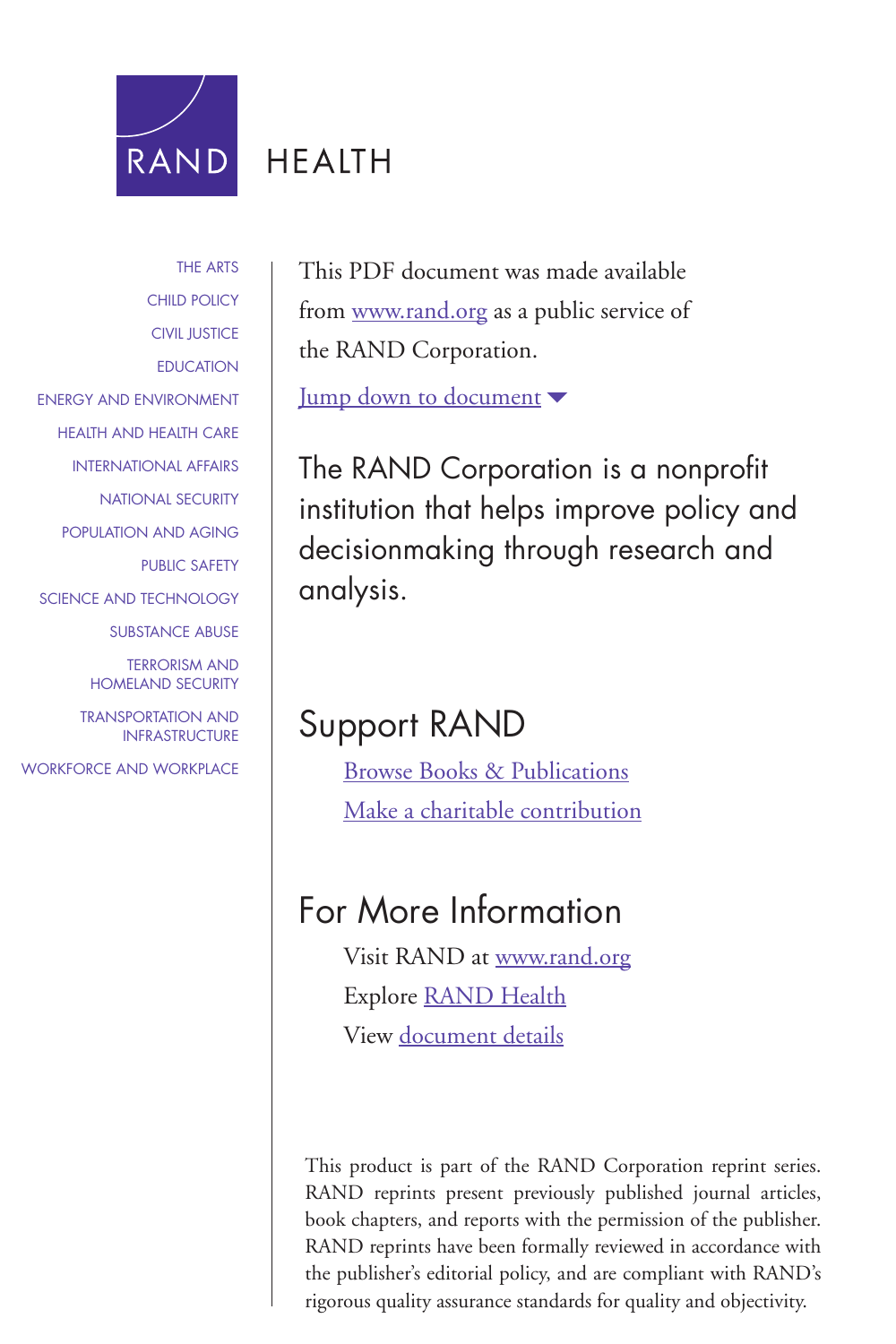# <span id="page-1-0"></span>Public Health Preparedness for Chemical, Biological, Radiological, and Nuclear Weapons

Lois M. Davis and Jeanne S. Ringel

The U.S. public health and health-care delivery systems are important components of our nation's preparedness against terrorism and other public health threats (Trust for America's Health 2006). The September 11, 2001, terrorist attacks and the anthrax attacks later that year renewed government, public health, and medical personnel's awareness of chemical, biological, and, to a lesser extent, radiological and nuclear threats. It also underscored the importance of ensuring the nation's overall preparedness and ability to respond to terrorism and other public health emergencies. Toward this end, the federal government has invested more than \$5 billion (Nelson et al. 2007) in public health preparedness at the state and local levels since 2001. With an investment of this magnitude questions naturally arise as to what return has been received. Is the nation prepared to effectively respond to the next public health emergency? This is a challenging question to answer for a number of reasons. First and foremost, there is no clear, consensus definition of what public health preparedness is and thus no specific goal against which to gauge progress. In addition, because the investment is relatively recent, there is very little literature evaluating the effectiveness of these federally funded programs. The effect of preparedness activities on the public health system more generally also complicates the question. Some states have leveraged preparedness resources to improve day-to-day public health activities (Staiti, Katz, and Hoadley 2003). However, others have cut state budgets in response to the federal increases, thereby shifting funding away from more traditional public health activities like tuberculosis prevention and control. Finally, the federal contribution to state and local public health preparedness has declined more than 20 percent over the past several years, raising concerns that much of the post-2001 progress will not be sustained (NACCHO 2007).

This chapter presents a broad overview of the nation's public health response system, recent efforts to improve preparedness, and options for moving forward. Section 11.1 reviews federal efforts to define WMD threats and priorities. Section 11.2 looks at the current national response framework for a coordinated response in four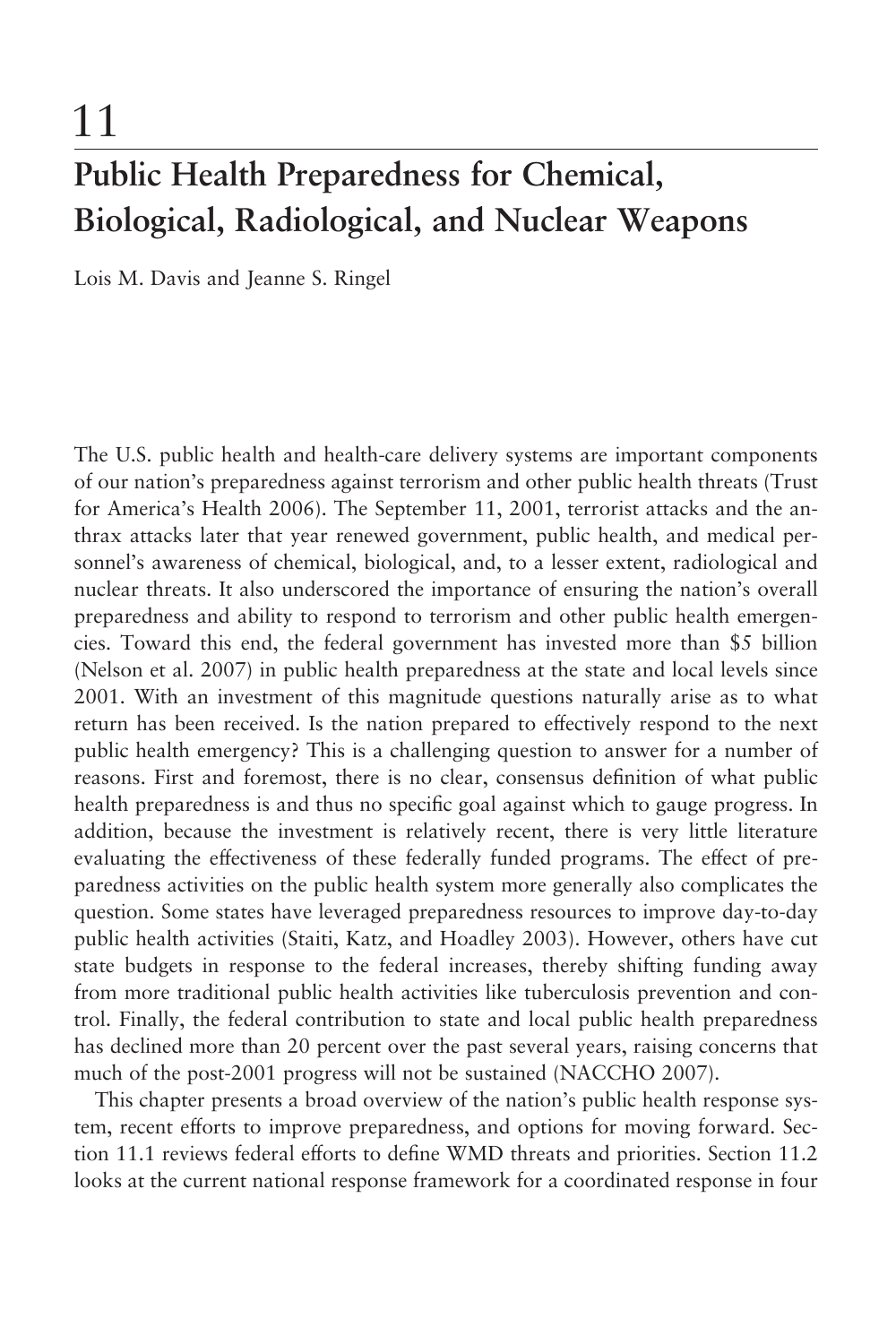functional areas. Section 11.3 looks at the issues in implementing this framework at the state and local levels, with a focus on coordination issues. Section 11.4 assesses the current state of public health preparedness. Finally, section 11.5 presents some brief conclusions.

#### 11.1 Characterizing and Prioritizing WMD Threats

From a planning perspective, there is considerable overlap between public health emergency preparedness for natural disasters and for WMD. While WMD do require some unique preparation and response activities, they also share many public health functions with natural threats like pandemic influenza or hurricanes. Public health agencies are increasingly adopting an all-hazards planning approach that is flexible enough to accommodate different types of emergencies. That is, they have focused resources on improving preparedness to conduct activities or purchase equipment (e.g., interoperable communications) that can be used for both WMD response and other public health emergencies like pandemic influenza or hurricanes.

Public health planning is also complicated by uncertainty about the type and scale of the anticipated attack: ''Future terrorist attacks could vary in many different ways, such as the agents or weapons employed, the size of an attack, the kind of release, the location (rural area or a city), and whether it occurs inside a building or outdoors'' (Davis et al. 2003). Perhaps the most important dimension is advance warning. Advance warning is common for many natural disasters (e.g., hurricanes, West Nile virus) and would also be realistic for some WMD based on contagious agents (e.g., smallpox). In such cases, public health officials will often have time to put surveillance systems and other public health measures in place as the disease spreads over time.<sup>1</sup> The situation is different for other forms of WMD like noncontagious biological, chemical, and radiological agents. In these cases, attacks may only be detected after victims have been exposed. This makes advance preparation key to ensuring U.S. preparedness.

Understanding the similarities and differences between different threats is the first step in informed planning and prioritizing scarce resources. The Centers for Disease Control and Prevention (CDC) has prepared an important framework for understanding terrorist-related public health threats. In the case of bioterrorism, the CDC categorizes agents along four separate dimensions: (1) the anticipated number of illnesses and deaths; (2) the ability to reach large populations based on the difficulty of mass producing and distributing the agent, the agent's stability, and the potential for person-to-person transmission; (3) public perception and the potential for fear and civil disruption; and (4) special public health preparedness needs like stockpile requirements, enhanced surveillance, or diagnostic tools for responding to an at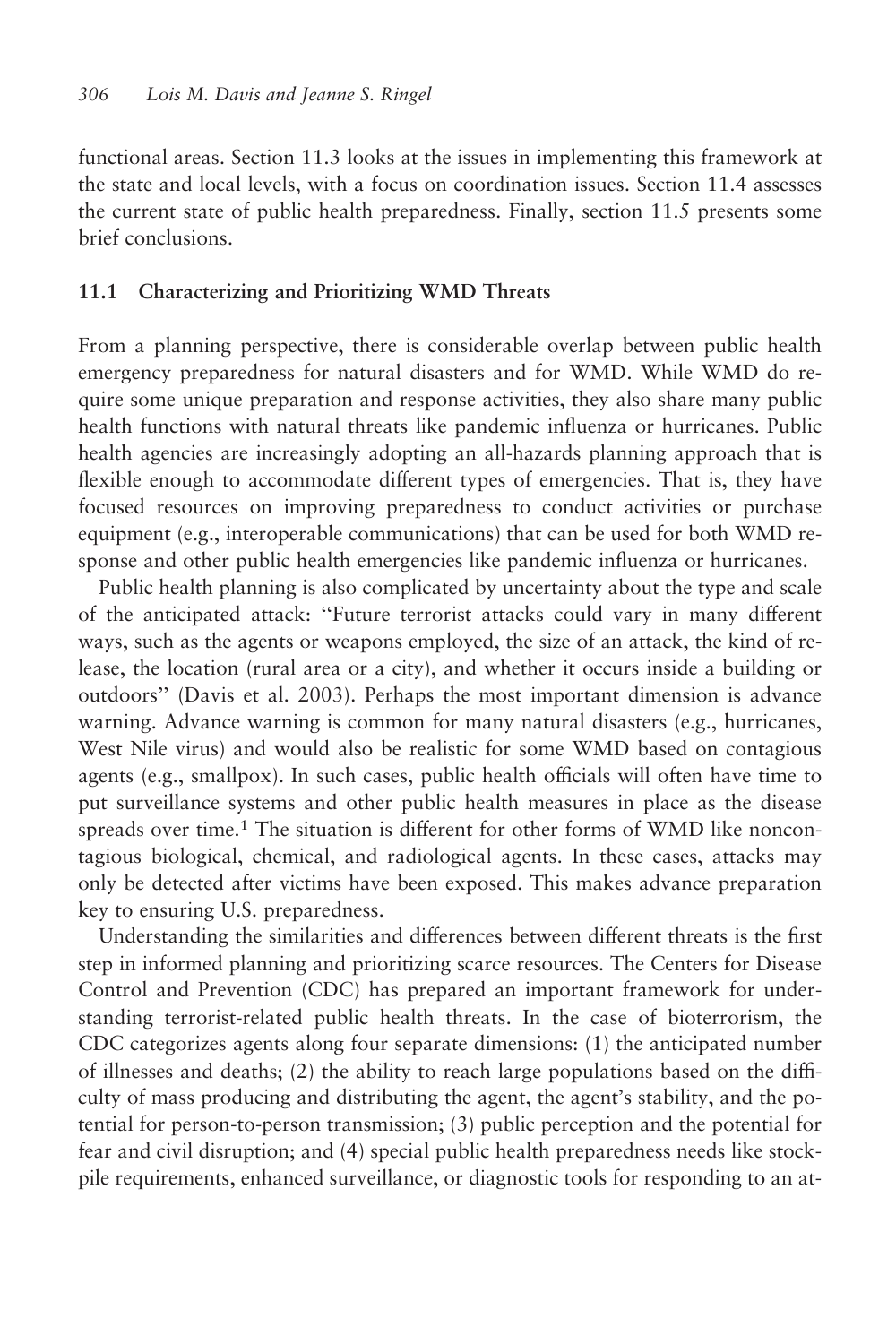tack. These dimensions have, in turn, been used to assess priorities. For example, Category A agents like anthrax, botulism, tularemia, smallpox, plague, and viral hemorrhagic fevers (e.g., Ebola) rank high across all four dimensions (Khan 2003; CDC n.d.(d)). Category B bioterrorism agents rank comparatively lower across the four dimensions but still require substantial preparedness investments. Examples include brucellosis, food-safety threats, and ricin toxin. Finally, Category C bioterrorism agents do not currently present a high bioterrorism risk. These include emerging pathogens that could be engineered for mass dissemination like Hanta and Nipah viruses (CDC n.d (a)).

The CDC similarly lists various chemical weapons categories, including biotoxins, blister agents/vesicants, blood agents, caustics (acids), choking/lung/pulmonary agents, incapacitating agents, long-acting anticoagulants, metals, nerve agents, organic solvents, riot control agents/tear gas, toxic alcohols, and vomiting agents (CDC n.d.(e)). Unlike the CDC's lists of biological agents, however, the list of chemical agents is not prioritized. The CDC similarly lists various radioactive isotopes that might be used to make weapons and provides information for the public and professionals on how to cope with them  $(CDC n.d (c))$ . The CDC stops short of prioritizing these threats or assessing their importance relative to chemical or biological agents.

#### 11.2 National Response Framework

The National Response Plan (NRP) outlines a ''single, comprehensive approach to domestic incident management to prevent, prepare for, respond to, and recover from terrorist attacks, major disasters, and other emergencies'' (DHS 2006). The NRP takes a functional approach by grouping the required planning, support, resources, program implementation, and emergency service capabilities into Emergency Support Functions (ESFs). One basic tenet of the NRP is that incidents should be handled at the lowest jurisdictional level possible. This means that all responses are local in the first instance and that the federal government's role is to supplement state and local resources if and when they are overwhelmed and at the request of state governors. DHS can also declare an ''Incident of National Significance'' (INS) in consultation with the White House and other agencies whenever ''[there is] an actual or potential high-impact event that requires robust coordination of the federal response in order to save lives and minimize damage, and [to] provide the basis for long-term community and economic recovery'' (DHS 2006).

Once a potential or actual INS is declared, federal medical assistance to state and local levels is coordinated under ESF-8. This assistance is subdivided into four functional areas: (1) assessment of public health and medical needs (including behavioral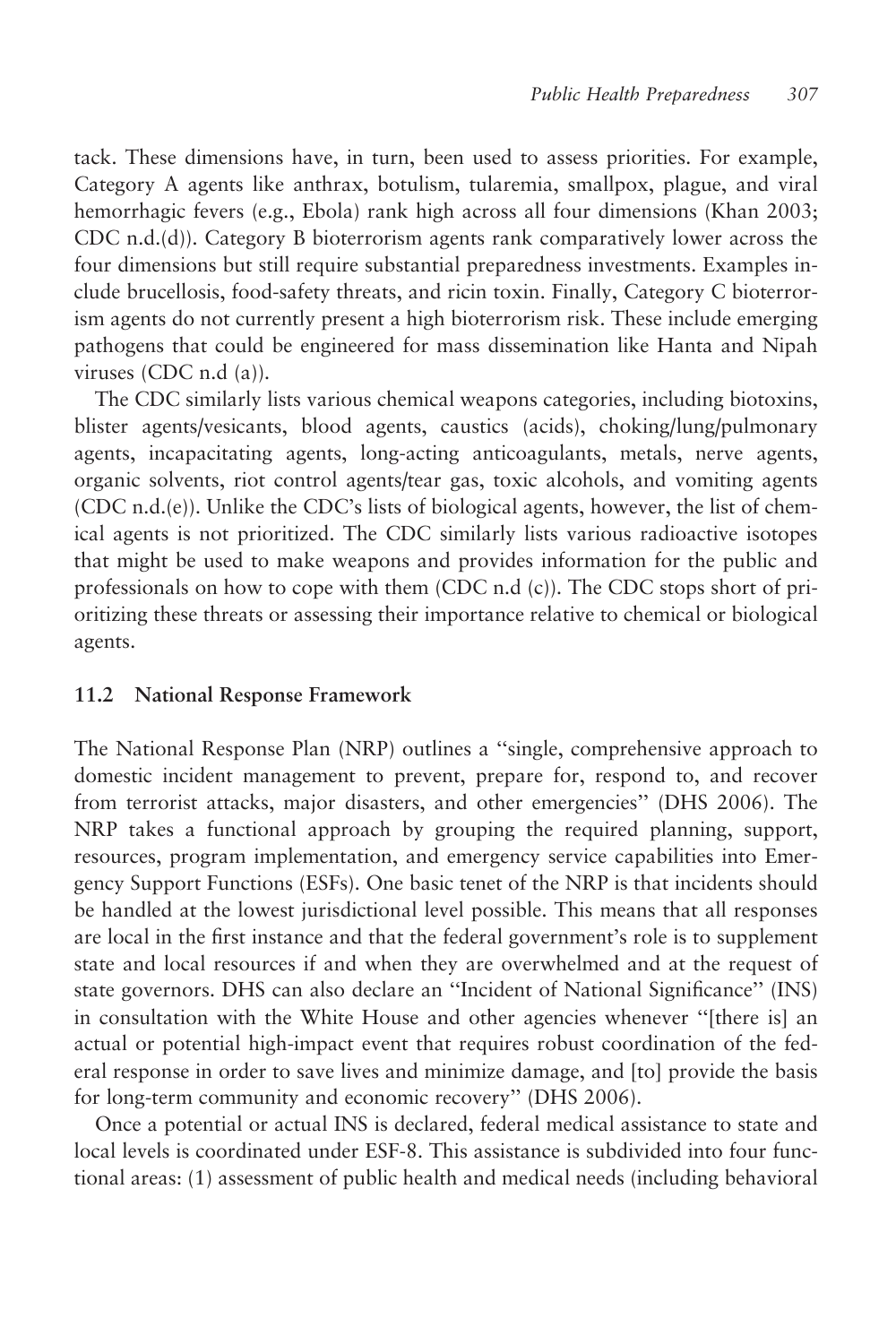health), (2) public health surveillance, (3) medical-care personnel, and (4) medical equipment and supplies. These areas, in turn, embrace a wide range of specific activities including, but not limited to, increasing medical-care surge capacity, implementing a quarantine, deploying medical countermeasures and medical supplies from the Strategic National Stockpile (SNS), evacuating hospital patients, and identifying victims and providing mortuary services. Other activities (e.g., planning, coordination within and across agencies, and communication) cut across these core functional areas and support them. We discuss each functional area separately in what follows.

#### 11.2.1 Functional Area 1: Assessment of Public Health/Medical Needs

Federal response depends on assessing the event's impact and identifying state and local needs. Institutionally, the federal government starts this process by deploying an Emergency Response Team, Advance Element (ERT-A). Team members usually include a Federal Emergency Management Agency (FEMA) representative, a state representative, and various specialists. Depending on the emergency, these can include hazardous materials (hazmat), medical, mass-care, and/or infrastructure experts. Within this team, the medical specialist has the primary responsibility for assessing medical infrastructure (hospitals, clinics, and pharmacies), environmental health, sanitation, special needs populations, emergency medical services, and patient evacuation needs and capabilities. In general, the ERT-A works closely with state and local authorities to facilitate their requests for assistance.

While the ERT-A focuses on damage to infrastructure, state and local public health authorities are responsible for assessing health needs. This information is used to help identify, prioritize, and target relief efforts where the need is greatest. However, the work can still take several days and new technologies are currently being developed to collect these data faster. For example, a North Carolina team of state and local public health officials has developed a powerful new rapid needs assessment system that takes advantage of handheld computers, geographic information system (GIS) mapping software, and Global Positioning System (GPS) technologies. When Hurricane Charley hit North Carolina in 2004, the team was able to collect 210 surveys from 30 block groups, analyze the data, and prepare a complete report overnight (NACCHO 2007).

The demand for hospital care will surge following any large-scale disaster. This makes it critical for public health authorities to be able to identify available hospital beds and staff at the local level. Information technology systems for monitoring available beds would allow public health and medical-care providers to better manage the influx of patients and demand for medical supplies. Denver Health's Hospital Available Beds for Emergencies and Disasters (HAvBed) system provides a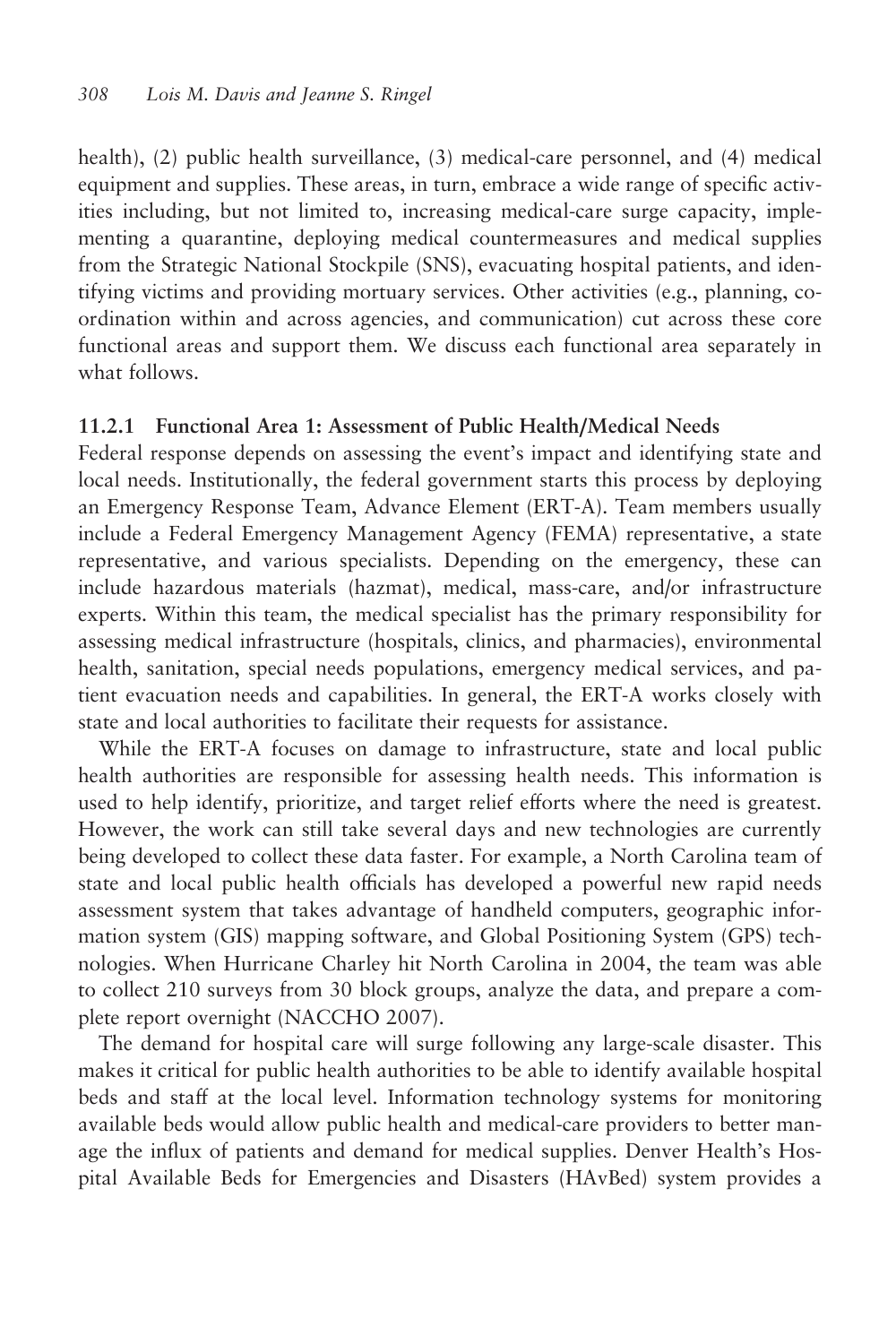typical example of this technology. It combines data from existing systems (e.g., databases that support hospital divert status) to provide real-time information about availability (Philips and Knebel 2007).

Once resource needs are identified, local authorities can decide whether they need state assistance and states can request help from the federal government. If a state anticipates that its resources may be exceeded in an emergency, a governor can request assistance from the federal government and/or other states through mutual aid and assistance agreements (DHS 2008). In many circumstances, this process works well. However, Hurricane Katrina provides an example of how the scope of a disaster can become so large—and damage or destroy so many local resources (e.g., infrastructure)—that the public health system has great difficulty assessing medical needs in a timely way.<sup>2</sup> In situations where states may be overwhelmed due to the catastrophic nature of a disaster or public health emergency, the federal government may want to be proactive in reaching out to states and helping them to develop a formal assistance request.

## 11.2.2 Functional Area 2: Public Health Surveillance

Public health surveillance has been described as the ''ongoing, systematic collection, analysis, and interpretation of health-related data essential to the planning, implementation, and evaluation of public health practice, closely integrated with the timely dissemination of these data to those responsible for prevention and control'' (Thacker and Berkelman 1988). Surveillance is a primary function of public health in both in its day-to-day and emergency response roles.

Surveillance would play a critical role in determining that a biological attack has occurred, identifying the agent, evaluating the likelihood of transmission, and identifying exposed populations (Bullock 2002). Because biological agents can be released in an aerosol form, it could take days or even weeks to detect an attack. Given that time is of the essence in treating these illnesses and mitigating transmission, improved surveillance systems could potentially save many lives.

Traditional public health surveillance consists of both passive and active systems. Passive surveillance systems depend on physicians and hospitals to identify and voluntarily report cases. The National Notifiable Disease Surveillance System (NNDSS) is an example of such a system and is built around a state-developed list of notifiable diseases.<sup>3</sup> Physicians who diagnose these diseases must report the information to state authorities, who, in turn, are required to compile the information and share it with the CDC. However, in many cases, the reporting process is still paper-based. This means that it can take a long time for information to pass from the local level to the state and/or the CDC. In addition, reporting obligations are seldom enforced so that underreporting is thought to be a problem. It is estimated that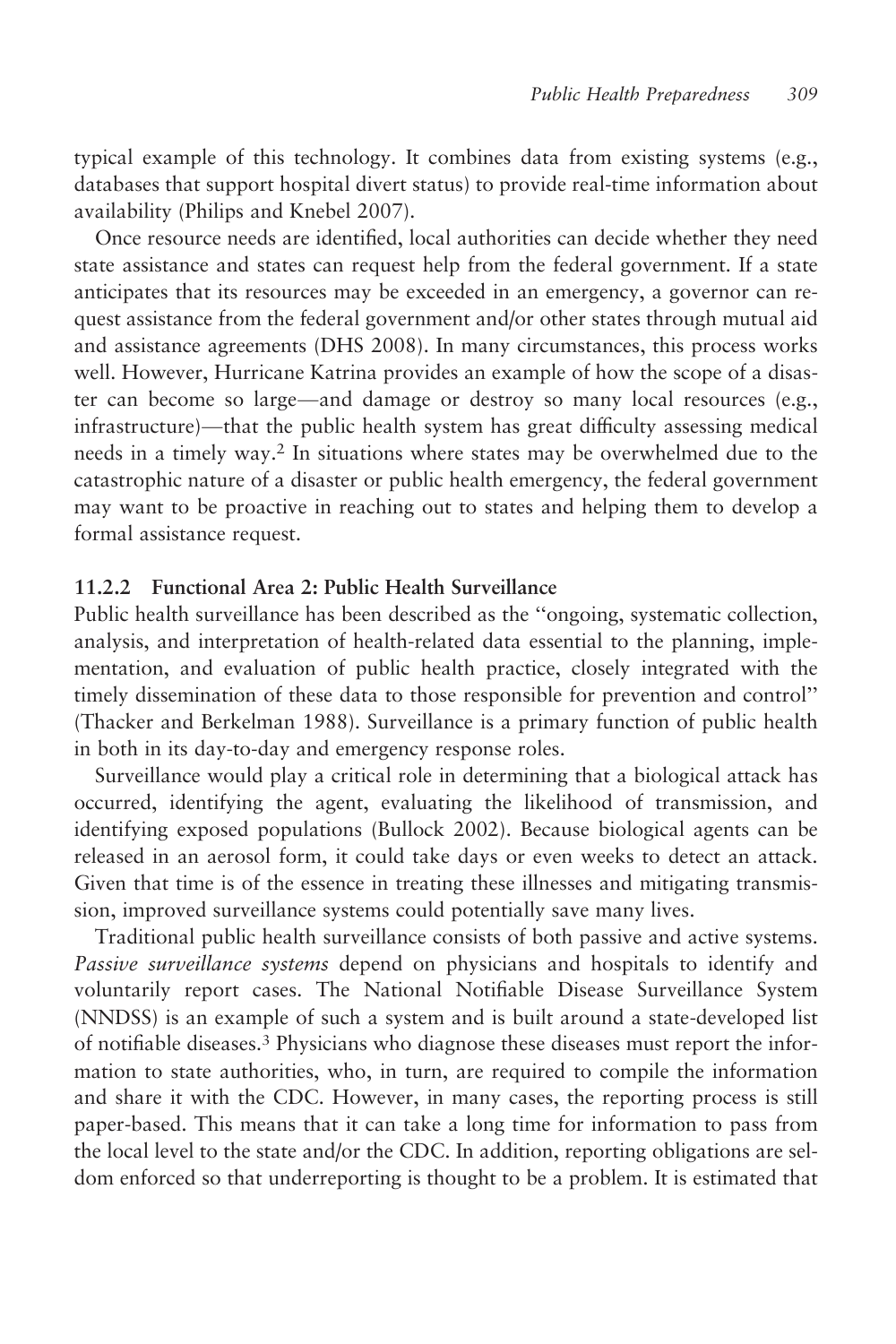passive surveillance systems only capture 5 to 60 percent (Campos-Outcault, England, and Porter 1991; Marier 1977) of reportable-disease cases. This delays response actions and results in some cases that could have been prevented (CDC 1992).

These concerns limit the usefulness of passive systems like NNDSS for detecting biological attacks quickly. That said, initiatives are currently underway to improve these systems. Several steps focus on improving identification and diagnosis by physicians and labs. For example, the CDC is taking steps to educate physicians by publishing detailed case definitions for likely biological agents and posting webcasts, slide presentations, and other physician training materials on its website (CDC n.d.(d)). The CDC is also taking steps to enhance laboratory capacity for identifying agents and confirming physician diagnoses. The Laboratory Response Network (LRN) is a nationwide network of local, state, and federal public health, food testing, veterinary diagnostic, and environmental testing laboratories that provides the laboratory infrastructure for responding to biological and chemical terrorism and/or other public health emergencies (CDC 2007b). The CDC also supports training and new equipment to build member laboratories' capacity and speed.<sup>4</sup>

In addition, the CDC is working to make reporting more timely. Its National Electronic Disease Surveillance System (NEDSS) uses information technology to transfer surveillance data securely over the Internet. However, the system has yet to be implemented in all states. The CDC is also working to improve the capacity of public health departments to receive and analyze disease reports. The CDC (2003a) recommends that public health departments maintain a single, wellpublicized phone number for receiving urgent case reports around the clock and that a trained public health official respond to all calls within thirty minutes. However, a recent study of nineteen local health departments found that just half (53 percent) had the recommended single phone number and that the mean response time was fifty-five minutes (Dausey, Lurie, and Diamond 2005).<sup>5</sup>

Unlike passive systems, active surveillance systems require public health personnel to (a) actively pursue information about new cases from physicians, hospitals, and laboratories, and (b) follow up known cases. They also require a cadre of trained epidemiologists to compile and analyze these data. In recent years, the focus has been on developing new methods like *syndromic surveillance*, which aims to speed detection by analyzing symptoms data before physicians have arrived at a diagnosis. Data sources are usually electronic and come from emergency rooms, physicians' offices, over-the-counter pharmaceutical sales, and absenteeism reports. These sources are analyzed at frequent intervals and used to identify disease clusters for aggressive, targeted investigations (CDC 2004d; Stoto, Schonlau, and Mariano 2004).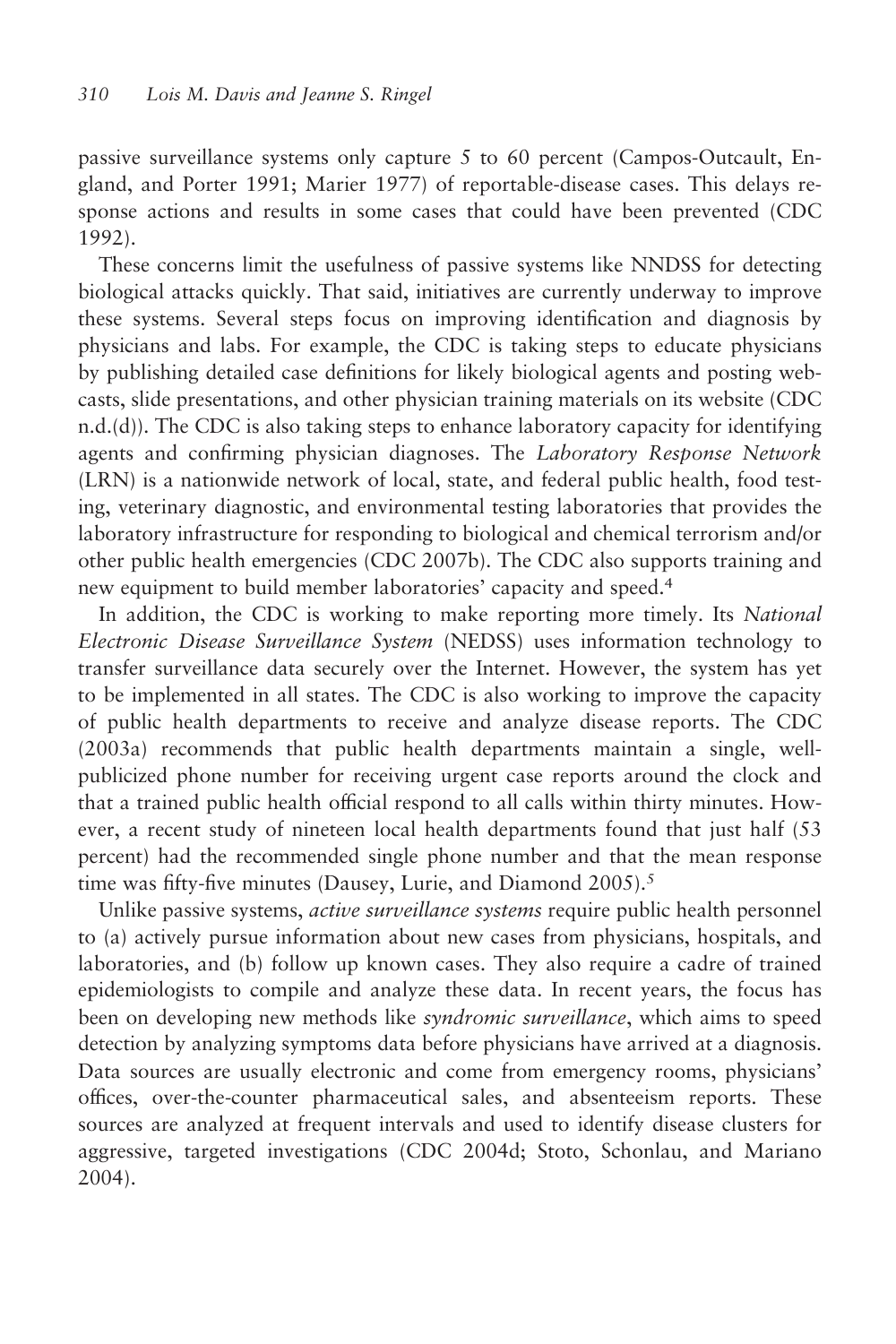The federal government has made a substantial investment in syndromic surveillance at the national, state, and local levels. At the national level, its *BioSense pro*gram generates near-real-time surveillance data from Veterans Administration and Defense Department health-care facilities, private and public hospitals, state and regional surveillance systems, and national laboratories (CDC 2007a). The data are then analyzed using sophisticated statistical methods. Access to these results is provided over a secure web page limited to the CDC, state and local public health authorities, and participating health-care organizations (CDC 2004d; Loonsk 2004). Because syndromic surveillance methods are still relatively new, they have yet to be fully evaluated. However, there is growing skepticism about the value of syndromic surveillance for detecting biological attacks. One survey found that the effectiveness of syndromic surveillance is limited by the inherent trade-offs between sensitivity, timeliness, and false positives (Stoto, Schonlau, and Mariano 2004). New York City's health department, which implemented syndromic surveillance in the early 1990s, similarly found that many signals turned out to be nothing and that investigating them wasted valuable resources (McKenna 2007).

Other forms of surveillance rely on environmental monitoring systems to detect biological or chemical attacks. DHS's BioWatch program uses pathogen detectors to collect airborne particles onto filters. These filters are periodically retrieved and analyzed in laboratories. Some have questioned whether the BioWatch program is a reasonable and effective response to bioterrorism. The primary concern is that the system is best suited to detecting large-scale releases (Shea and Lister 2003). The Central Intelligence Agency (2003) has suggested that this threat may be less important than small-scale attacks that the system might not detect.

There are a wide range of surveillance systems in place at the national, state, and local levels (Stoto 2003). One problem with this patchwork of systems is that it can be difficult to synthesize information from multiple sources to get a clear picture of what is happening, both within a state and at the national level. Improvements in information technology and efforts to make reporting formats more consistent have helped, but critical gaps remain.

## 11.2.3 Functional Area 3: Medical Personnel

Since 2001, the federal government has invested in improving the public health and health-care workforce's ability to respond to terrorism. Major initiatives include funding academic Centers for Public Health Preparedness, cooperative agreements with states to enhance preparedness, and efforts to develop and build systems to coordinate medical volunteers. One major stumbling block has been the absence of a clear definition of what a ''prepared workforce'' is. Moreover, it is not clear who is included in the public health workforce. In current usage, the term includes ''all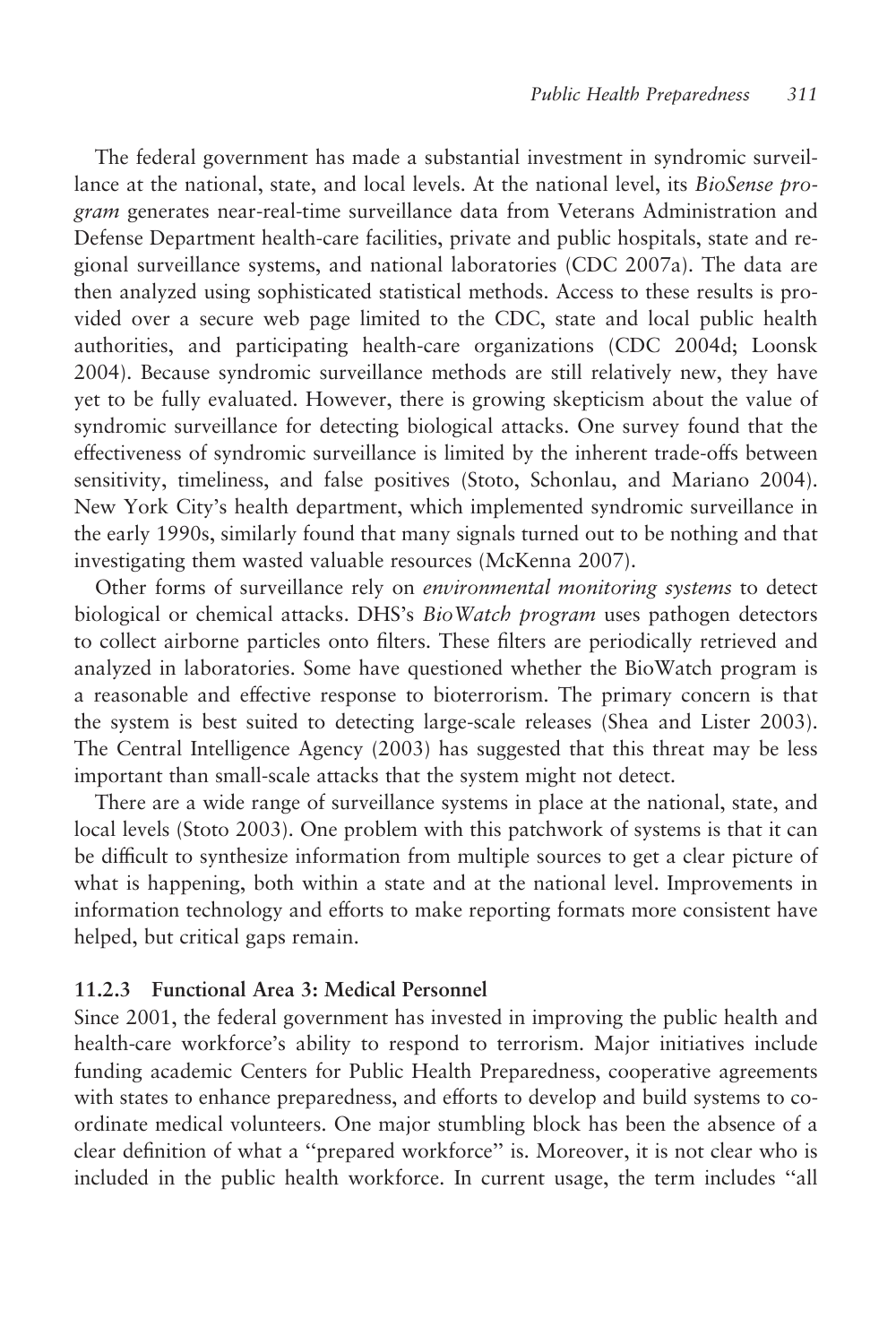those responsible for providing the essential services of public health regardless of the organization in which they work'' (HHS 1994). This definition is very broad and includes many occupations and nongovernment workers. These include dentists, physicians, nurses, social workers, educators, biostatisticians, and epidemiologists. For example, a nurse in a private hospital that works to prevent nosocomial infections (i.e., diseases that originate in a hospital) would be included. By this measure, there are probably half a million public health workers in the United States, although the vast majority (86 percent) are employed by public health agencies at the federal, state, and local levels (HHS 2000).

While public health's presence in emergency or disaster response is not new, there has been a renewed emphasis on the need for better integration of emergency preparedness and public health since September 11. The emergency preparedness mission has changed the mix of personnel and skills that public health agencies need. This includes a new emphasis on hiring people with emergency management or military backgrounds with expertise in incident management. Integrating these new hires with more traditional public health staff has created predictable tensions. The new hires worry that public health's traditional emphasis on careful analysis could impede action in an emergency. For their part, traditional public health staff worry about the ''militarization'' of public health, arguing that the traditional focus on providing care for the public and understanding community needs remains valuable and could be overlooked.

Federal, state, and local authorities have also developed significant training programs to help ensure that the public health workforce is prepared to respond to a large-scale emergency. That said, it is still too soon to say how effective these programs have been. One widely discussed idea has been to develop emergency preparedness core competencies for public health departments. These competencies would, in turn, provide a yardstick for evaluating the effectiveness of training. In the meantime, the CDC has developed multiple initiatives to deliver training. First, the CDC's Centers for Public Health Preparedness program funds colleges and universities to develop, deliver, and evaluate preparedness education programs for public health workers, health-care providers, students, and others (CDC n.d.(d)). Topics include the use of incident command systems, personal protective equipment, worker safety, and various tabletop exercises. Although a number of centers have been funded and various program activities undertaken, no systematic evaluation of this overall model has yet been conducted. Second, the CDC has joined forces with the National Association of County and City Health Officials (NACCHO) to fund eight Advanced Practice Centers (APCs). The program's goal is to identify and develop demonstration programs and practices that can be shared with other health departments.<sup>6</sup> Third, the CDC disseminates emergency preparedness training resources directly through its website.<sup>7</sup> Training materials are provided for different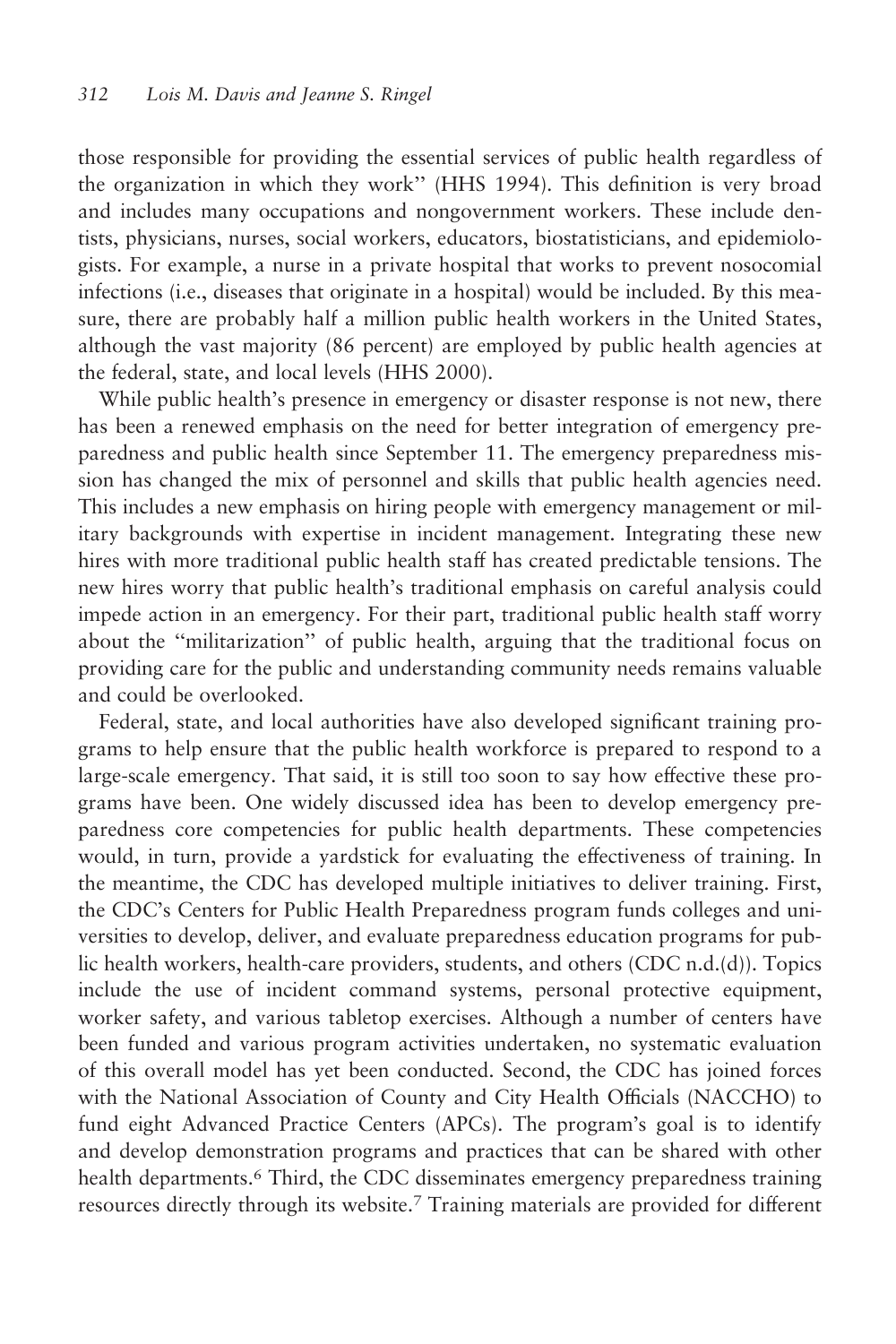scenarios (e.g., bioterrorism, chemical, and radiation emergencies), including such topics as treating mass casualties, administering mass prophylaxis, and decontamination procedures. The program is addressed to a wide range of audiences including first responders, physicians and hospitals, and public health personnel. However, its effectiveness as a vehicle for distributing training materials has yet to be systematically evaluated.

Absenteeism is also expected to be a problem. Surveys indicate that one-fourth to one-third of the health-care workforce may not show up for work during a biological, chemical, or radiological attack because of fears for their personal and/or their family's safety. The problem is particularly acute for attacks involving contagious pathogens (Qureshi et al. 2005). Various strategies have been implemented to encourage workers to respond in an emergency. First, at least one state has used its CDC grant money to provide standby pay of \$200 per month for public health nurses who obtain training and commit to participate in an emergency. Second, some communities have promised to give families of public health and medical personnel higher priority for drugs and vaccines if an attack occurs. Third, many jurisdictions have tried to enhance workers' personal safety by purchasing training and personal protective equipment.

Finally, the day-to-day public health and medical workforce is not large enough to treat mass casualties. As such, supplemental personnel would be needed to carry out an effective medical response. These personnel will be more effective if several issues are addressed ahead of time. For instance, medical personnel coming from other states are generally not licensed to provide medical care at the attack site. Allowing these personnel to treat victims could create legal liability for volunteers and the organizations that host them. Efforts are currently underway to promote agreements in which states would recognize each other's medical licenses in the event of a large-scale disaster. Even then, however, there would still be no quick way to verify out-of-state credentials and skill levels. This could force volunteers to sit idle until their credentials were verified. This was a problem in the response to Hurricane Katrina. Although many health-care professionals volunteered, public health authorities lacked systems to coordinate volunteers and match their skills to identified needs. The absence of an agreed-on method for verifying health-care workers' credentials and skills was particularly problematic (Ringel et al. 2007). Congress has since moved to fill this gap by instructing the Health Resources and Services Administration (HRSA) to create an Emergency System for Advance Registration of Health Professions Volunteers (ESAR-VHP). The goal of the program is to assist states in developing standardized preregistration systems for medical volunteers (HRSA n.d.). Despite progress, the system has yet to be fully implemented.

Still other federal, state, and local program levels are designed to facilitate relief across state lines if mass casualties occur. For example, the federally coordinated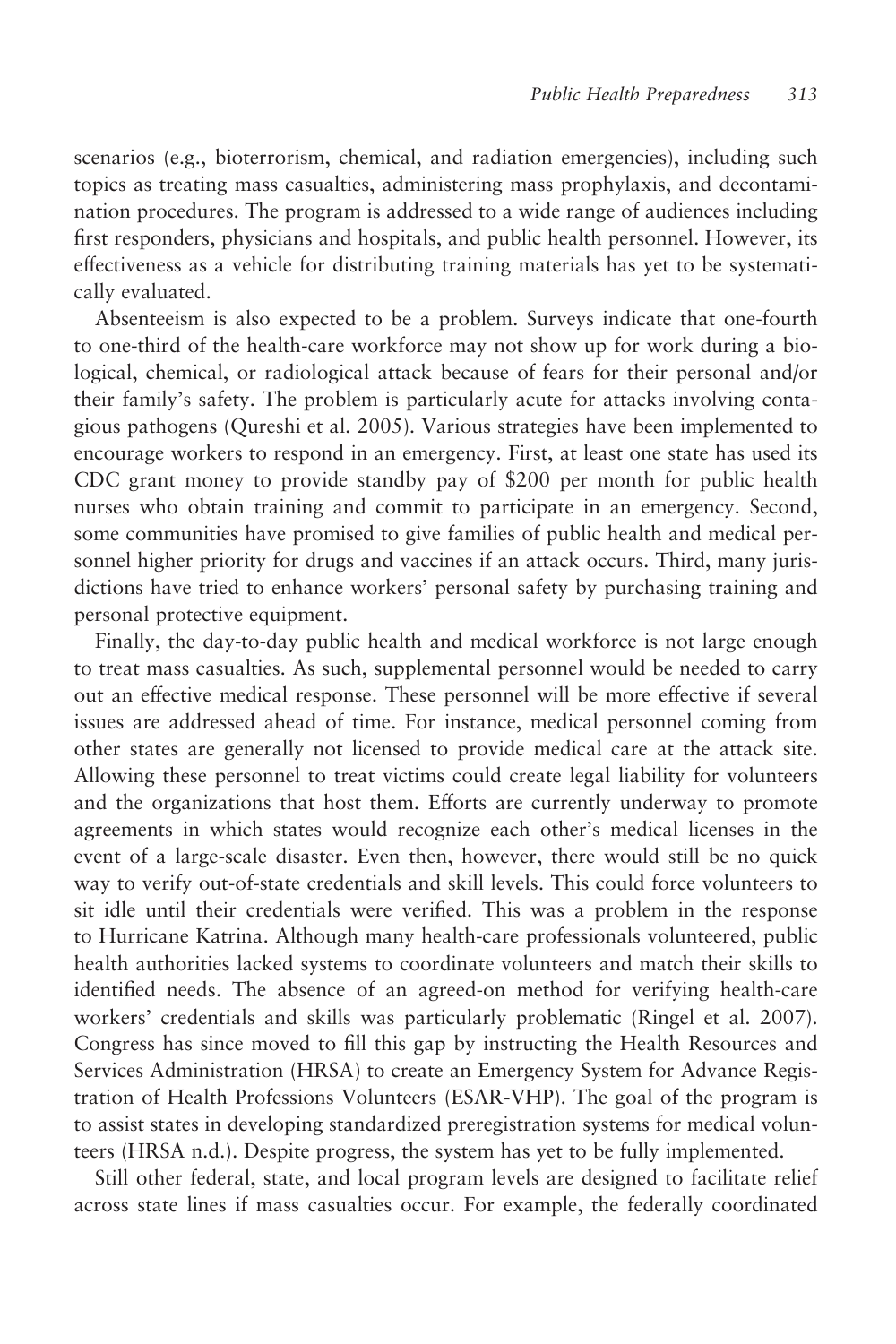National Disaster Medical System (NDMS) is designed to route medical personnel, supplies, and equipment to affected areas. The heart of the system consists of rapid response Disaster Medical Assistance Teams (DMATs) that deploy with enough supplies to maintain operations for seventy-two hours.<sup>8</sup> Once activated, DMAT members become federal employees; this automatically means that their licenses and certifications are recognized by all states and protects them from malpractice claims (HHS 2007). However, the DMAT system encountered some problems during the response to Hurricane Katrina. In Houston, for example, available personnel were overwhelmed by the volume of evacuees (approximately 68,000) who arrived at the triage center in a short period of time. One interviewee reported that DMAT teams were requested but were never sent or did not arrive in time (Ringel et al. 2007).

The Emergency Mutual Assistance Compact (EMAC) provides another mechanism that states can use to request medical assistance following major disasters. It provides formal structures for requesting and receiving aid and speeds the process by resolving many key issues—for example, liability and reimbursement for equipment and personnel—in advance (EMAC n.d.). HHS's Medical Reserve Corps (MRC) similarly helps communities recruit, train, and credential medical volunteers to meet surge demand in an emergency. Volunteers include physicians, nurses, pharmacists, and various nonmedical personnel who provide administrative and logistical support skills. The MRC currently includes more than 120,000 volunteers and is organized into 689 units (MRC n.d.).

#### 11.2.4 Functional Area 4: Medical Equipment and Supplies

An effective response depends on medical equipment, supplies, and pharmaceuticals. The CDC-administered Strategic National Stockpile (SNS) is the country's primary mechanism for distributing medical equipment, supplies, and pharmaceuticals in an emergency. SNS can deliver ''Push Packages'' to any state within twelve hours. Because the Push Packages are designed to arrive when needs are still being assessed, they contain a broad range of medical assets that might be needed. Thereafter, more targeted pharmaceuticals and/or supplies can be deployed from SNS's vendormanaged inventories (i.e., caches stored in the vendors' warehouses) within twentyfour to thirty-six hours (CDC n.d.(e)).<sup>9</sup> On arrival, state and local officials would immediately take control of SNS materials and assume responsibility for distributing them.

Many states and local governments also maintain their own medical materiel caches. These stockpiles are paid for from a variety of sources, including the CDC, DHS, HRSA, and state and local tax dollars. The caches provide a hedge in case SNS is overwhelmed by a nationwide event (e.g., pandemic influenza) and can also be used to fill the twelve-hour gap before Push Packages arrive. However, the exis-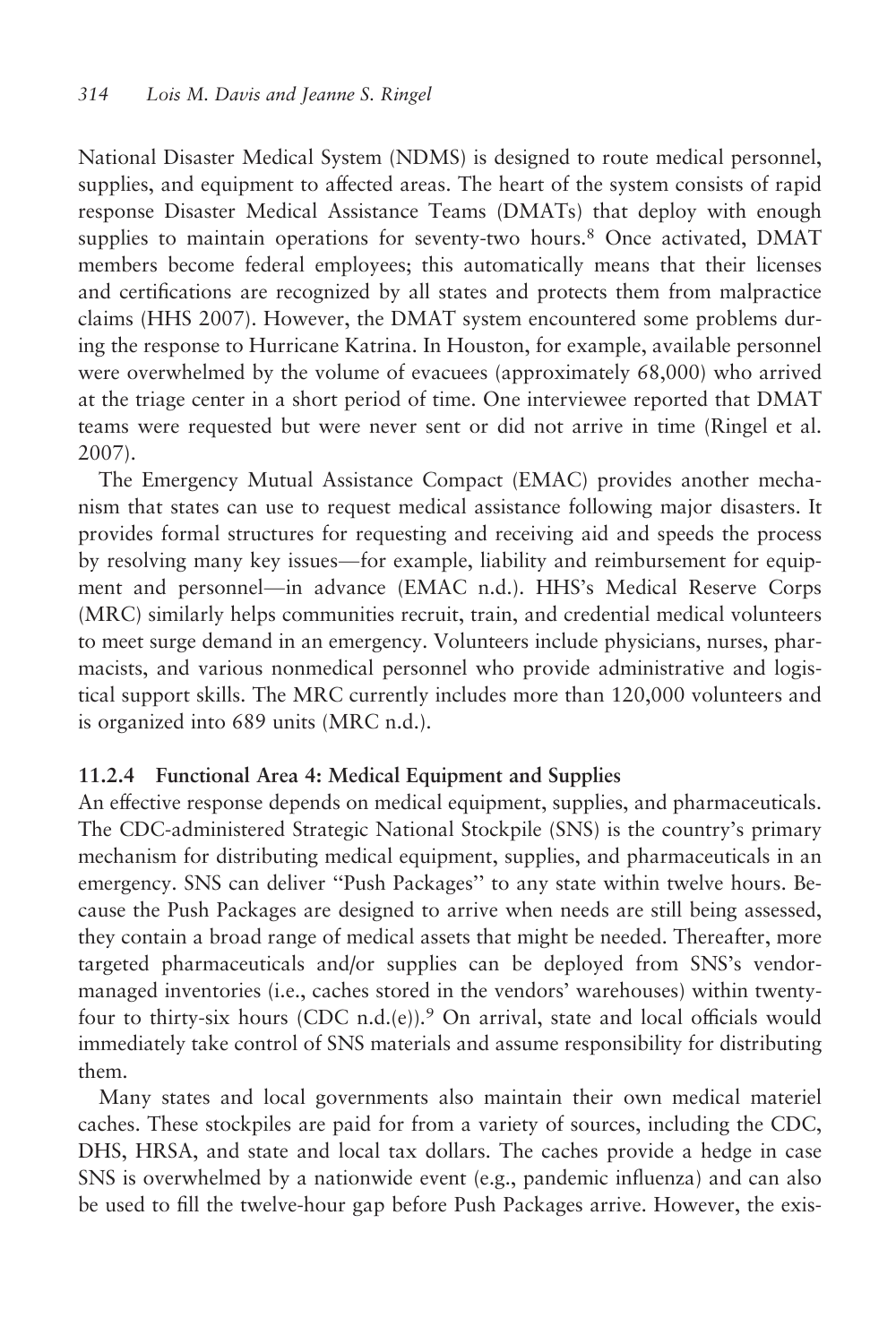tence of multiple stockpiles raises coordination issues in terms of which populations are covered and which materials are stockpiled. This problem is further aggravated by differences in how stockpile programs (and grant authorities) define geographic coverage, likely threats, and deployment time frames (ASTHO 2005). Better planning and coordination are needed to eliminate the resulting duplication and gaps between stockpiles.

# 11.3 Implementing the National Response Plan at the State and Local Levels

ESF-8 is limited to specifying how federal agencies would support the response to an Incident of National Significance, facilitating coordination, and providing guidance for the development of detailed supplemental plans and procedures at the federal, state, and local levels. It does not, however, impose a specific state and local response strategy (DHS 2006). Because public health is a state function under the Constitution, there is substantial variation in how states organize their public health systems. This means there is no ''one-size-fits-all'' model for how a public health and medical-care emergency response should be carried out. CDC guidance to states explicitly recognizes this fact, noting that states differ in many ways (e.g., size, public health system organization, risks) and ''addresses important areas of preparedness and response that can be tailored to the needs of the individual jurisdiction'' (CDC 2001). This section briefly introduces the key players who would be involved in a response, recent efforts to coordinate their planning and response activities, and how they would conduct risk communication to the public before, during, and after an event.<sup>10</sup> Finally, we turn to coordination problems that tend to impede key players' planning and preparedness activities.

## 11.3.1 Key Players

Many players are involved at the state and local levels in implementing the National Response Plan's four functional areas. These include state and local public health departments, hospitals and health-care providers, hospital associations, pharmacies, law enforcement, fire departments, National Guard, emergency management agencies, emergency medical services, Red Cross, and mental health and social service providers. Of these, public health departments, hospitals, and health-care providers tend to be the key players in implementing the health and medical response at the local level.

Public Health Departments State public health systems vary along several dimensions. Some states have a freestanding agency; others house public health within a larger department of health and human services. In some states, the system is centralized, with a state agency exercising direct control over local health departments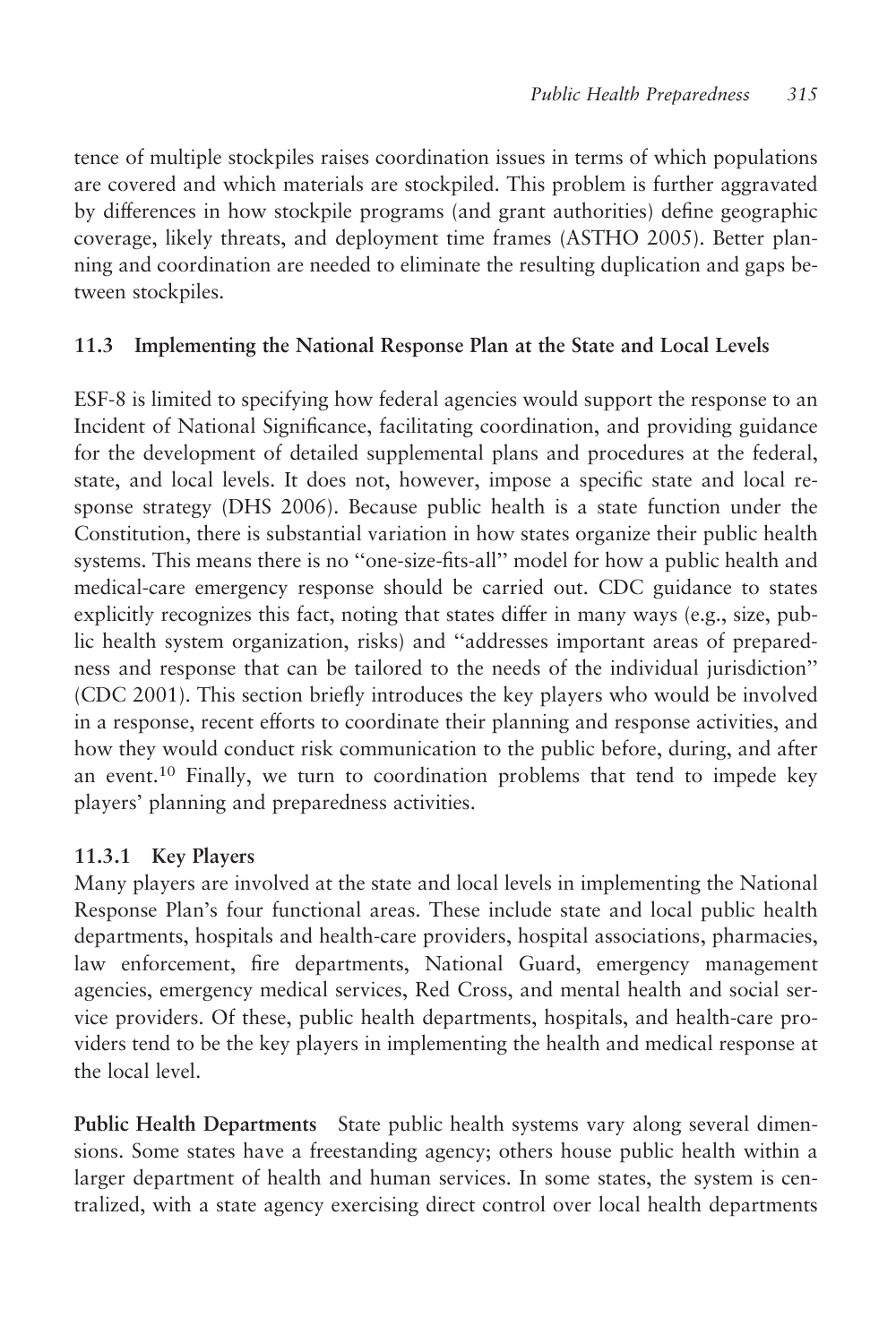staffed by state employees. Elsewhere, the system is more decentralized and local health departments exercise greater control over public health policy and service delivery (Wasserman et al. 2006). Finally, there are states that fall in between these two extremes. Public health departments also differ in the services they provide. Some health departments provide direct medical care through public hospitals and clinics; others limit themselves to ensuring that health-care services are available and facilitating connections between providers and patients. Given these differences, response strategies will clearly differ from community to community. Some public health departments have the personnel to provide emergency medical-care services, whereas others must rely on hospitals and other private health-care workers to provide services. While variation in how the public health system is structured in different states is not inherently bad—indeed, it provides useful room for experiment—it does complicate the process of delineating public health departments' roles in responding to an emergency.

Emergency response is most effective when all organizations understand their roles and responsibilities. During Hurricane Katrina, roles and responsibilities were often unclear. For example, some special needs shelters were inadequately staffed because it was not clear which agency was responsible for providing medical personnel (Ringel et al. 2007). Response organizations can avoid these problems by discussing the allocation of tasks as an explicit part of the planning process. Coordination is often complicated, however, by the wide range of organizations involved: ''The U.S. 'public health system' is not a single entity, but rather a loosely affiliated network of more than 3,000 federal, state, and local public health agencies, often working closely with private sector voluntary and professional health associations'' (Trust for America's Health 2006).

Hospitals and Health-Care Providers According to the American Hospital Association's 2005 annual hospital survey, there are 5,756 registered hospitals in the United States including 4,936 community hospitals (American Hospital Association n.d.). Other health-care providers include clinicians, insurance plans, group purchasers of health-care services, and independent physicians and networks. These can be public, private/for-profit, or private/not-for-profit organizations. Not surprisingly, communication, collaboration, and planning among these various entities are limited (IOM 2003).

## 11.3.2 Planning Prior to an Event

Prior to September 11, many state and local public health departments lacked plans for responding to terrorist events.<sup>11</sup> The Public Health Security and Bioterrorism Preparedness and Response Act of 2002 was designed to close this gap by authoriz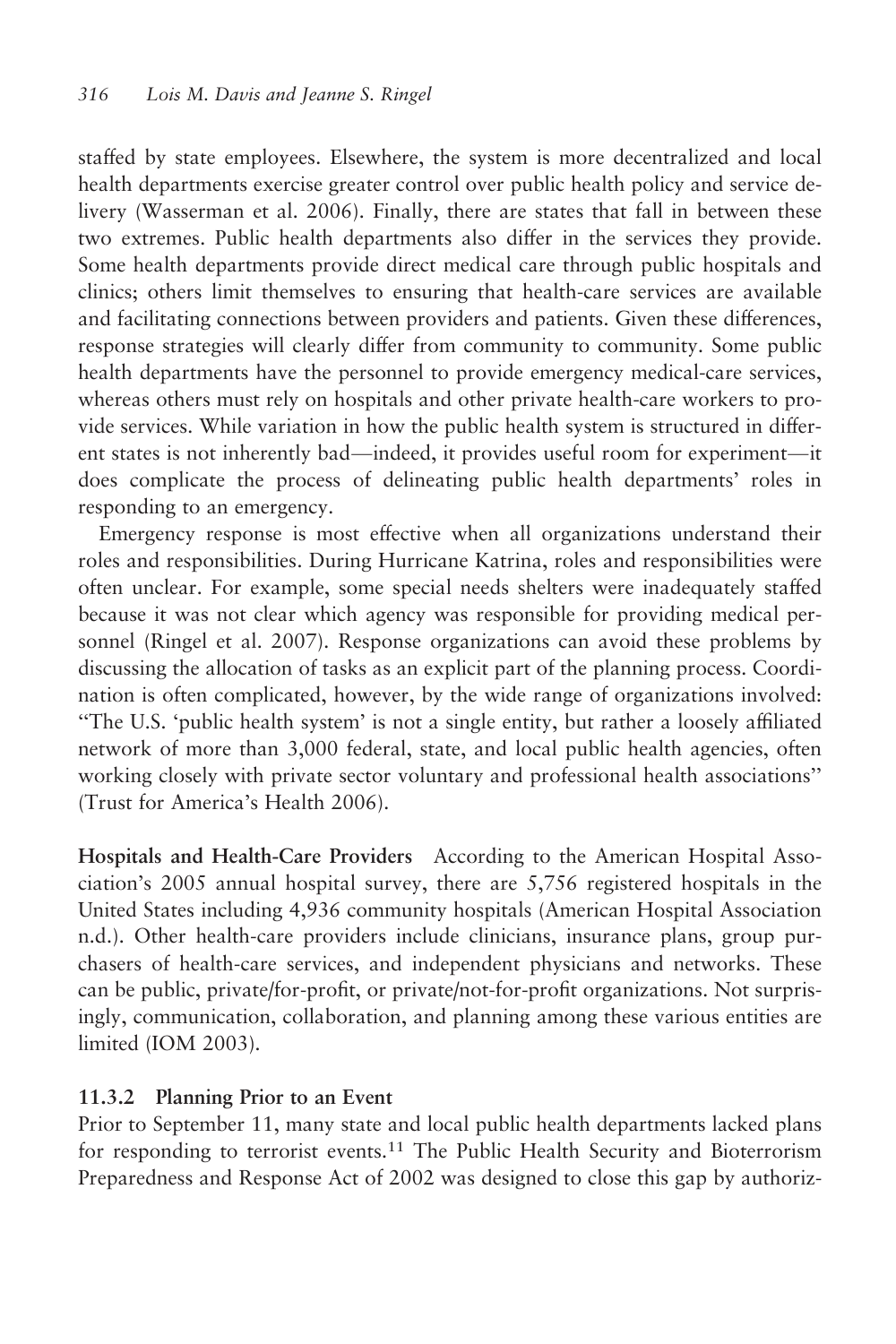ing additional funds for federal bioterrorism preparedness programs and grants to states. The CDC and HRSA are responsible for distributing these grants to the states (and ultimately localities) through cooperative agreements. CDC cooperative agreements focus on state and local preparedness planning (including SNS stockpile deployment), surveillance, epidemiology, and laboratory resources; information technology (including the Health Alert Network (HAN)); threat communication; and education and workforce training (Trust for America's Health 2006). Funds are apportioned between state and local jurisdictions based on ''consensus, approval or concurrence between state and local public health officials for the proposed use of these funds'' (CDC 2004b).

The CDC and HRSA cooperative agreements also establish goals and benchmarks for measuring public health preparedness, although meeting the specified critical benchmarks does not necessarily demonstrate adequate preparation. Since 2005, critical benchmarks for public health agencies included developing ''scalable plans'' for local, statewide, and regional responses to bioterrorism, catastrophic infectious disease, and other public health emergencies; maintaining a 24/7 system for activating emergency responses; conducting exercises to test all plans on an annual basis; reviewing and assessing changes needed to comply with the National Incident Management System (NIMS); conducting vulnerability assessments; updating and refining state, city, and regional response plans to correct deficiencies uncovered during exercises or actual events; and expanding communication capabilities (CDC 2004a).

The HRSA cooperative agreements were similarly intended to support hospital preparedness (Trust for America's Health 2006). Priority areas included administration, surge capacity, emergency medical services, links to public health departments, education and training, and preparedness exercises. The HRSA funds were distributed according to a population-based formula that required states to distribute at least 80 percent of all funds to hospitals, emergency medical systems, and other health-care entities (Trust for America's Health 2006). The CDC and HRSA also created a set of crosscutting benchmarks to encourage their grantees to cooperate with one another (Trust for America's Health 2006). These included requiring recipients to specify how public health departments and the hospital/health-care system would be integrated into NIMS-compliant incident management systems, as well as training staff to respond in a coordinated, nonoverlapping manner.

Other entities have also developed planning requirements. For example, the Joint Commission on the Accreditation of Healthcare Organizations (JCAHO) now requires health-care organizations to prepare emergency plans that address mitigation, preparedness, response, and recovery; perform hazard vulnerability assessments; conduct drills for a wide range of contingencies; and develop procedures that address emergency care, evacuation, and decontamination. While JCAHO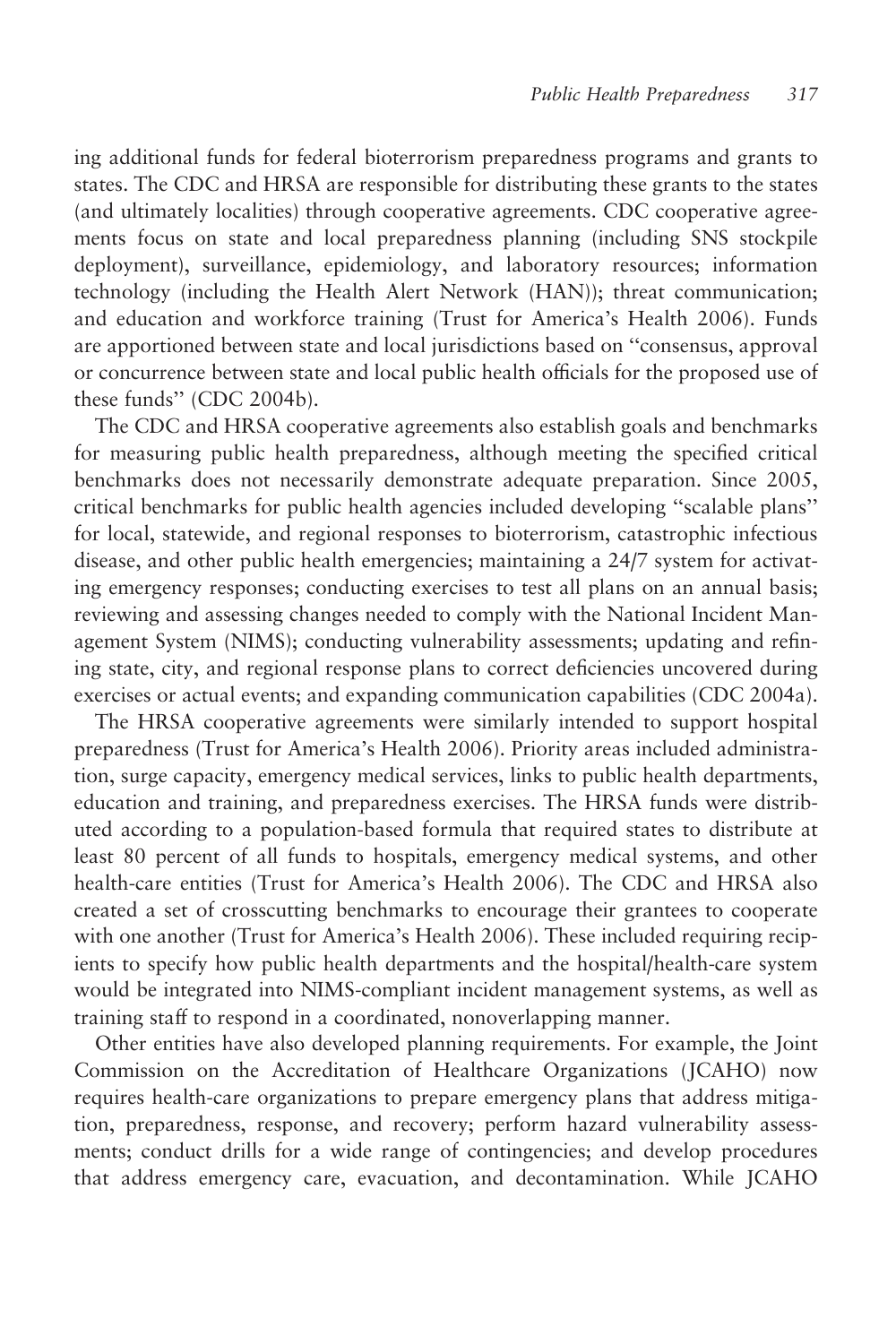(2005) requires members to adopt an ''all-hazards'' command structure, no specific system (e.g., ICS) is required. JCAHO (2005) has also developed a planning guide for the many small rural and suburban communities that have found themselves struggling to meet post–September 11 mandates. The guide provides strategies and planning tools that health-care providers, public health leaders, elected or appointed officials, and others can use to establish an effective community-based management planning process.

Finally, JCAHO (2006) has published a report detailing the health-care community's responsibility for planning, building, and setting up ''surge hospitals'' as temporary stopgap facilities in an emergency. Drawing on Hurricane Katrina, the report describes what surge hospitals are, what planning is needed to support them, how they can be set up, and who should take responsibility for them. Local, state, and federal authorities can use this information to prepare detailed plans. JCAHO is also drafting a set of minimum standards to govern safety and care standards in these settings.

#### 11.3.3 Incident Management

A large-scale bioterrorism attack would involve multiple federal, state, local, and tribal governments, private-sector companies, and nongovernmental organizations (e.g., the American Red Cross), each of which has its own characteristic disciplines, command structures, communication systems, and emergency management protocols. Response organizations have long recognized the need for a unified, nationwide emergency management system that could coordinate these disparate elements.

By the mid-1980s, fire, police, paramedics, and other first responders had developed a common Incident Command System (ICS). However, most hospitals and public health agencies used their own incident command and management systems, and many personnel had less training on ICS than their emergency-responder counterparts. In 1987, the Hospital Council of Northern California moved to bridge this gap by creating an ICS-like Hospital Emergency Incident Command System (HEICS). HEICS defines a common management structure, responsibilities, reporting channels, and standard nomenclature to help hospitals communicate with other emergency responders. Although adoption remains voluntary, HEICS has been widely adopted across the western United States (San Mateo County Health Services 1998).

September 11 accelerated efforts to improve coordination between hospitals, health agencies, first responders, and other response organizations. In 2003, the White House directed the Secretary of Homeland Security to develop a National Incident Management System (NIMS) (U.S. Government 2003a). NIMS provides a nationwide template and unified approach for incident management, standardized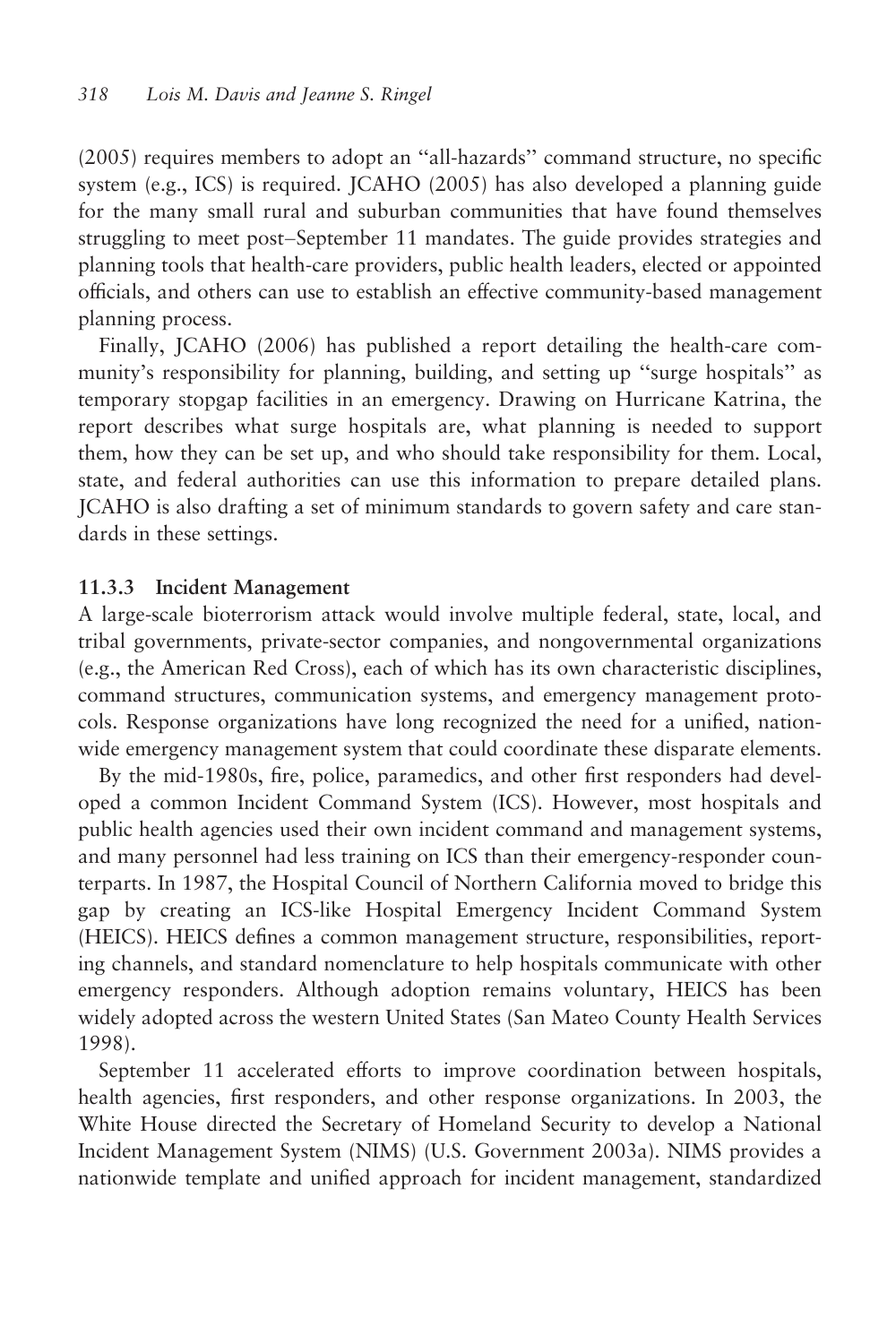command and management structures, and a framework for cooperation in preparedness, mutual aid, and resource management (FEMA n.d.). In 2005, experience with Hurricane Katrina and fears of pandemic influenza brought renewed attention to the gap between hospitals and other first responders. The National Bioterrorism Hospital Preparedness Program (NBHPP) explicitly requires participating hospitals and health-care systems to adopt NIMS and train health personnel in ICS (HHS 2005c).

#### 11.3.4 Risk Communications with the Public

Public behavior is a key part of preparedness. Preemergency risk communication seeks to educate employers and the general public about a threat and how to mitigate losses and take protective actions (Davis et al. 2003). Here, the goal is to change people's behavior. Successful public health campaigns (e.g., seat belts, smoking, disaster preparedness) raise awareness, offer straightforward guidance, and are periodically reinforced over time (NRC 1989). They also recognize that people differ in the amount of information they want, the degree to which they feel they can exercise control over exposure and/or remediation, and their tolerance for risk. This means that multiple messages must be devised to reach and persuade different populations and groups.

Emergency risk communication, on the other hand, provides warnings and guidance immediately before and during a specific emergency. This needs to be an interactive process. Successful communication should not only satisfy the public that they have been adequately informed within the limits of available knowledge, but also improve officials' available information (NRC 1989). Because risk communication is tightly linked to risk management, improved risk communication often means modifying previous risk analyses to reflect the public's concerns.

Although much energy has been devoted to developing and disseminating risk messages, much less research has been done to gain a systematic understanding of how and why risk communication succeeds. Common problems include (1) establishing credibility, (2) creating understandable and informative messages, (3) preparing messages in an emergency, (4) capturing the intended audience's attention, and (5) providing sufficient information to draw satisfactory conclusions (NRC 1989). Poorly crafted, inadequately prepared, or conflicting messages can quickly erode trust that authorities need in order to provide leadership. Finally, communications must use language and concepts that their target audience readily understands. Failed risk communication can make it hard for the public to prioritize and/or decide what to do in an emergency (NRC 1989).

The 2001 anthrax attacks revealed important weaknesses in how public health messages about bioterrorism and other public health emergencies are communicated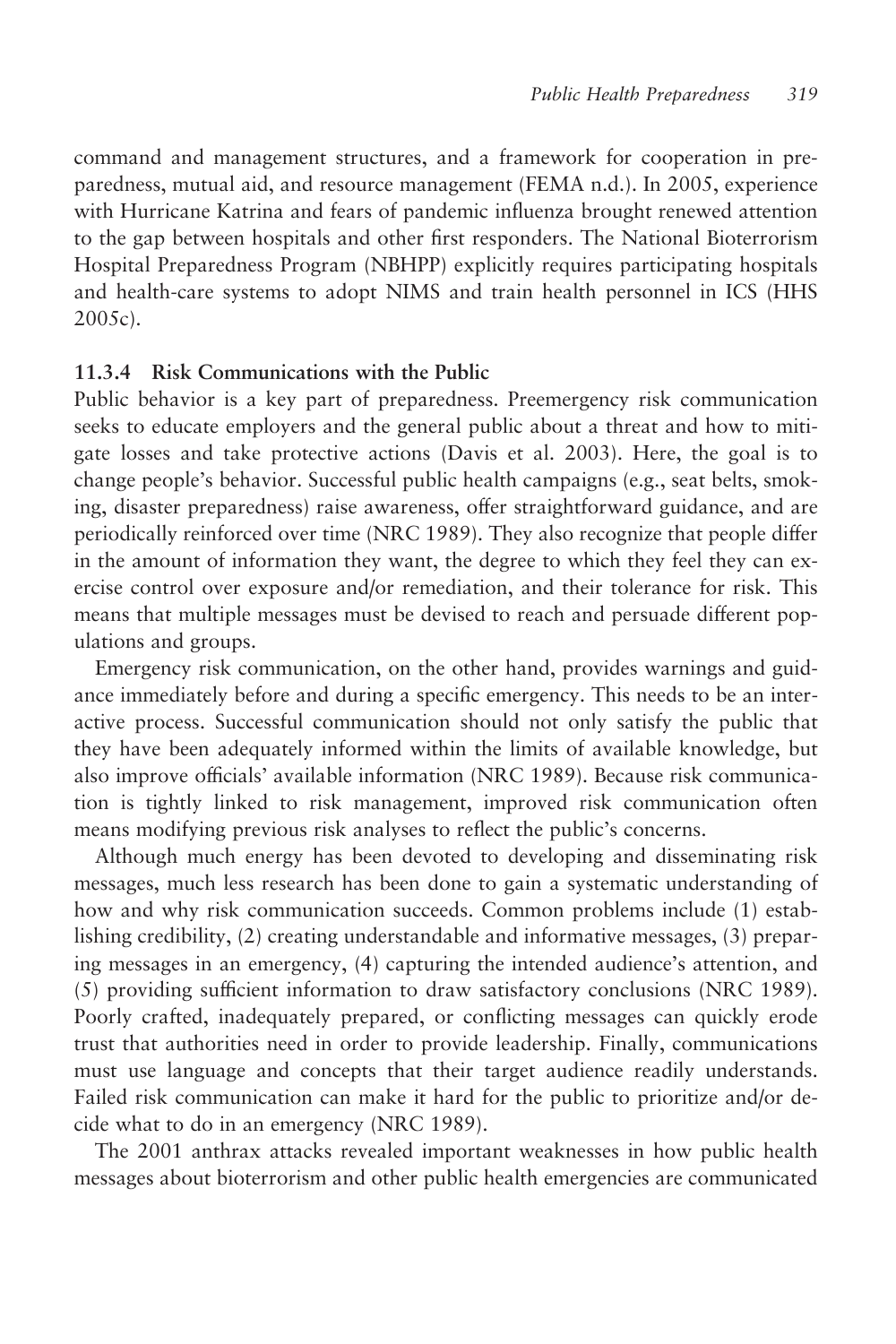to the public. Stein et al. (2004) interviewed federal employees who had potentially been exposed to anthrax to find out why they did/did not follow the government's advice to take prophylactic antibiotics. Employees who decided against prophylaxis usually followed the advice of private physicians, whereas those who complied had usually consulted multiple sources. The study highlighted the need for better integration between the public and private health-care systems and the importance of equipping private physicians for their role in helping their patients decide what to do during a crisis.

A second study of postal workers (and Capitol Hill staff) exposed to the 2001 anthrax attacks found that some minorities felt that they had been excluded from communication and planning. The finding confirmed the importance of developing individualized messages for different segments of the population (Blanchard et al. 2005). Since then, there have been several successful examples of targeted communication campaigns during more recent outbreaks. For example, during the SARS outbreak in 2003, the New York City health department worked with universities and high-tech companies to reach their Asian employees and others who traveled frequently to Asia (Stoto et al. 2005). In California, a mosquito control district similarly developed special pamphlets, posters, and other communication materials in multiple languages to communicate the risk of West Nile virus (Stoto et al. 2005). That said, many jurisdictions are still poorly equipped to communicate in multiple languages and lack established relationships with key community leaders and groups. This is particularly true for ethnic-minority and low-income communities, who may have a more guarded attitude toward government, including public health agencies. For instance, Stoto et al. (2005) found that language and cultural barriers continued to hamper the California Public Health Department's efforts to communicate with Asian Americans during the SARS outbreak. Finally, many health departments have found themselves overwhelmed by the sheer number of calls that they receive during outbreaks. This can divert capacity that would otherwise be used to communicate with ''hard-to-reach'' populations, including ethnic minorities, migrant workers, and homeless people.

Post-anthrax experiences with disease outbreaks and other nonterrorist emergencies have also uncovered examples of inadequate communication plans and poor coordination when local and state health departments, hospitals, and local officials communicate to the public. For example, Stoto et al. (2005) found that New York City health department officials had trouble communicating what they felt was a clear scientific case for using pesticides to control the West Nile virus. Despite their best efforts, public concerns over increased pesticide risk continued to rise over time. State and local health officials also had trouble speaking with one voice, reaching out to minority and affected communities, and addressing the worried well. While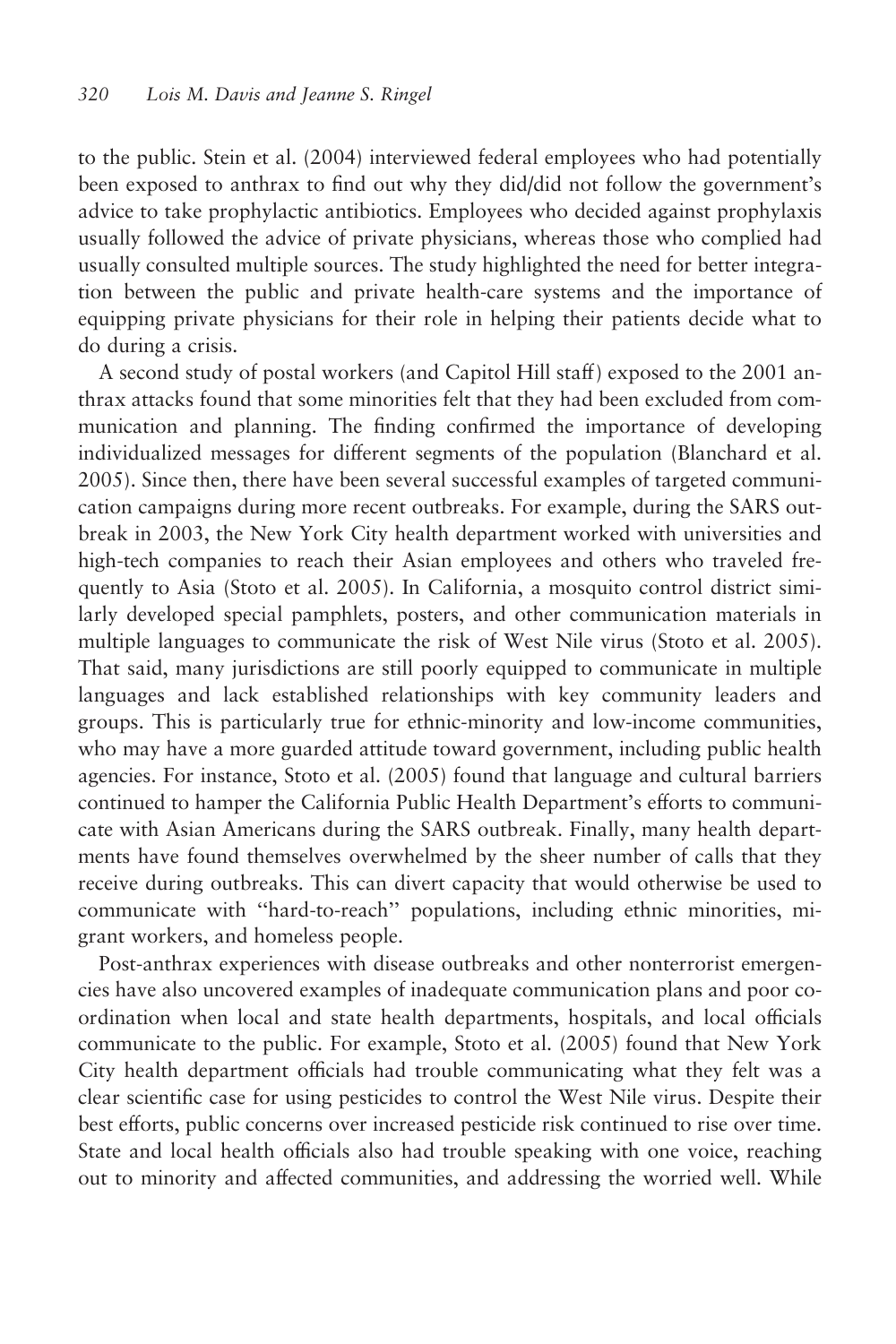Louisiana officials found that local media tended to embrace their message, national coverage was more sensational (Stoto et al. 2005). Similarly, Colorado health officials noted that state and local press releases often reported different numbers of West Nile cases, largely because some organizations reported ''cases under investigation'' instead of ''confirmed cases.'' This encouraged the media to distrust both sources of information.<sup>12</sup> At least some of these difficulties may have been caused by the media's failure to understand the public health system and the science behind contagious outbreaks. HHS has since developed a reference guide that reporters can read to educate themselves about terrorism and/or public health emergencies (HHS 2005b).

## 11.3.5 Coordination

Local public health departments must be able to work seamlessly with each other and with a variety of other actors, including hospitals and/or hospital councils; medical providers; the CDC and other federal agencies; emergency medical services, fire, law enforcement, and other first responders; emergency management; and interagency disaster planning groups and task forces.<sup>13</sup> Furthermore, these organizations must work together on many different issues. Some of the most important ones are illustrated in figure 11.1.

Coordination is further complicated by the fact that—unlike law enforcement, fire, and other emergency responders—public health agencies seldom have com-



## Figure 11.1

Typical preparedness activities and organizations involved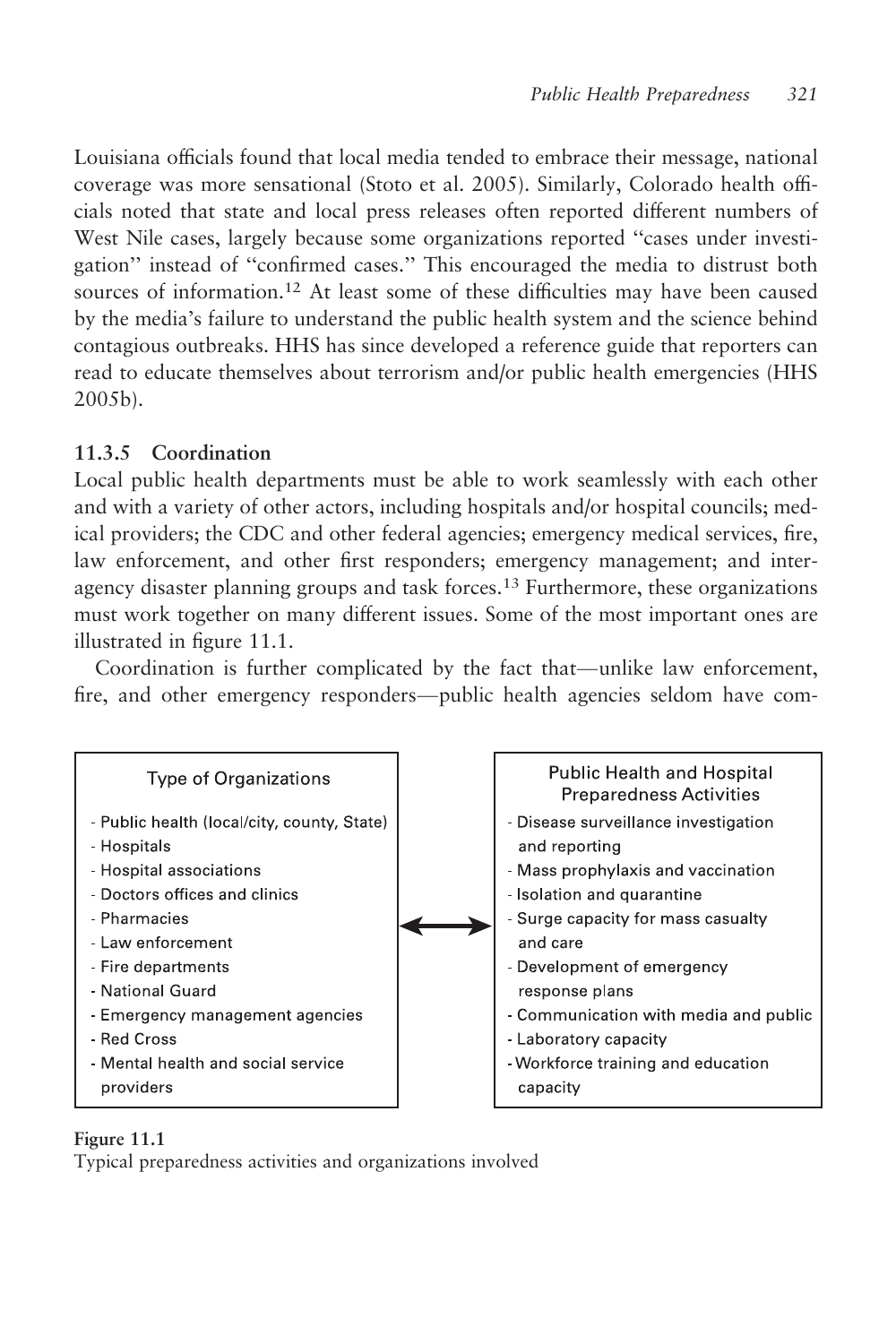mand and control authority over the resources they need. Instead, they must rely on a host of other individuals and organizations like health-care providers, emergency responders, and other public health agencies (e.g., in bordering jurisdictions and other levels of government) to mount an effective response (Stoto et al. 2005).

Previous studies have found that public health authorities and hospitals face especially high coordination barriers. These include differences in funding; differences in organizational mission, culture, and priorities; overlapping roles that can lead to turf battles; incompatible information management systems; and differences in leaders' commitment to success (GAO 1992; Edwards and Stern 1998; Martinson 1999; Lasker et al. 1997). Differences in mission and culture run especially deep for collaborations between public and private entities like health departments and for-profit hospitals. For example, while many for-profit hospitals include community service in their missions, hospital CEOs differ widely in how they see their role in public health preparedness and the extent to which they encourage personnel to participate in preparedness (Davis et al. 2006a) ''Because of its history, structure, and particularly the highly competitive market in health services that has evolved since the collapse of health-care reform efforts in the early 1990s, the health-care delivery system often does not interact effectively with other components of the public health system'' (IOM 2002).

There are also deep disconnects between public health and medicine. Focus-group interviews have shown that public health professionals see medicine as an arm of public health, whereas medical professionals view public health as a subspecialty of medicine (Lasker et al. 1997). Focus-group participants were also unable to articulate or agree on a precise definition of their relationship and few could describe how the activities of the other discipline are relevant to what they did. This may be because members of the two fields have had little or no experience working with each other's discipline (Davis et al. 2006a). The situation is aggravated by the ongoing restructuring of health-care, including the replacement of individual practitioners with corporations, the changing role of government, and the severe fiscal constraints imposed by managed care, government downsizing, and privatization.

Although federal bioterrorism funding is specifically aimed at encouraging collaboration, health departments and hospitals still do not fully understand each other's roles or the benefits of coordination (Davis et al. 2006a). Preparedness exercises continue to show that public health departments are often unaware of hospitals' response plans. Conversely, hospitals often fail to include local health departments in their exercises. The fact that states and localities manage CDC and HRSA cooperative-agreement funds differently only adds to the problem.

Public health agencies, general hospitals, and emergency responders also differ in the priority they place on preparing for different types of WMD (Davis et al.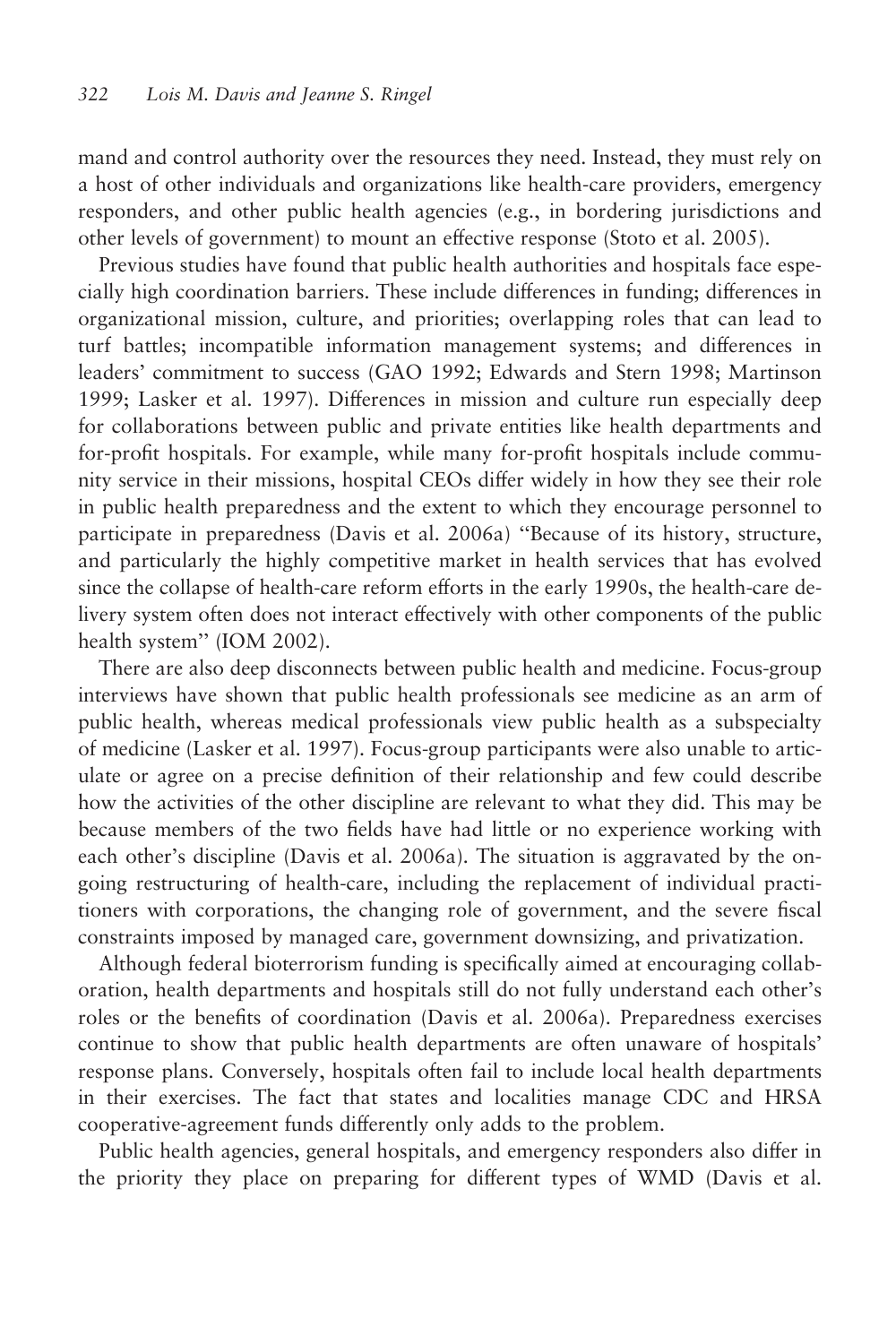2006a). This reflects differences in organizational mission. A 2003 survey found that local health departments tend to focus on biological events; hospitals, EMS agencies, and local emergency management offices tend to prepare for chemical events (albeit with biological events a close second); and law enforcement and fire departments tend to focus on conventional explosives and then chemical incidents. To the extent that these perceptions translate into different investment patterns, coordination becomes even more complicated.

Law enforcement and other first responders would have multiple responsibilities in a public health emergency. These could include enforcing quarantines, managing crowds, or participating in joint investigations with public health departments (Davis et al. 2006b). Many observers have criticized the lack of integration between the public health and medical communities (Hamburg 2001). In a 2003 survey, Davis et al. (2006b) found that only a quarter of all law enforcement agencies and a third of all fire departments reported having participated in joint preparedness activities with local health departments since September 11. On the other hand, a significant number of local health departments reported working with law enforcement and fire departments during the same period. This inconsistency suggests a disconnect between how emergency responders and public health assess progress in integrating their preparedness activities and that improvements are still needed. Davis et al. (2006a) have also conducted a series of case studies to examine integration between public health agencies and hospitals. Because JCAHO has emphasized disaster preparedness for many years, hospitals tend to have a longer history of establishing preparedness and coordination relationships with first responders. By contrast, first responders have seldom seen public health departments as important partners, much less leaders, until recently (Davis et al. 2006a).

## 11.4 Taking Stock

So far, we have treated preparedness as a series of individual problems and reviewed the various programs that have been launched to address them. What we would really like, however, is a global assessment of the nation's ability to respond to a WMD attack. This section briefly reviews the overall state of the public health system and the prospects for improving it. We then review the sometimes controversial attempts to assess preparedness as a whole.

## 11.4.1 Public Health Infrastructure

The U.S. public health system had deteriorated significantly in the years before September 11 (IOM 2003). Deficiencies included outdated and vulnerable technologies, a poorly prepared workforce, antiquated laboratories, lack of real-time surveillance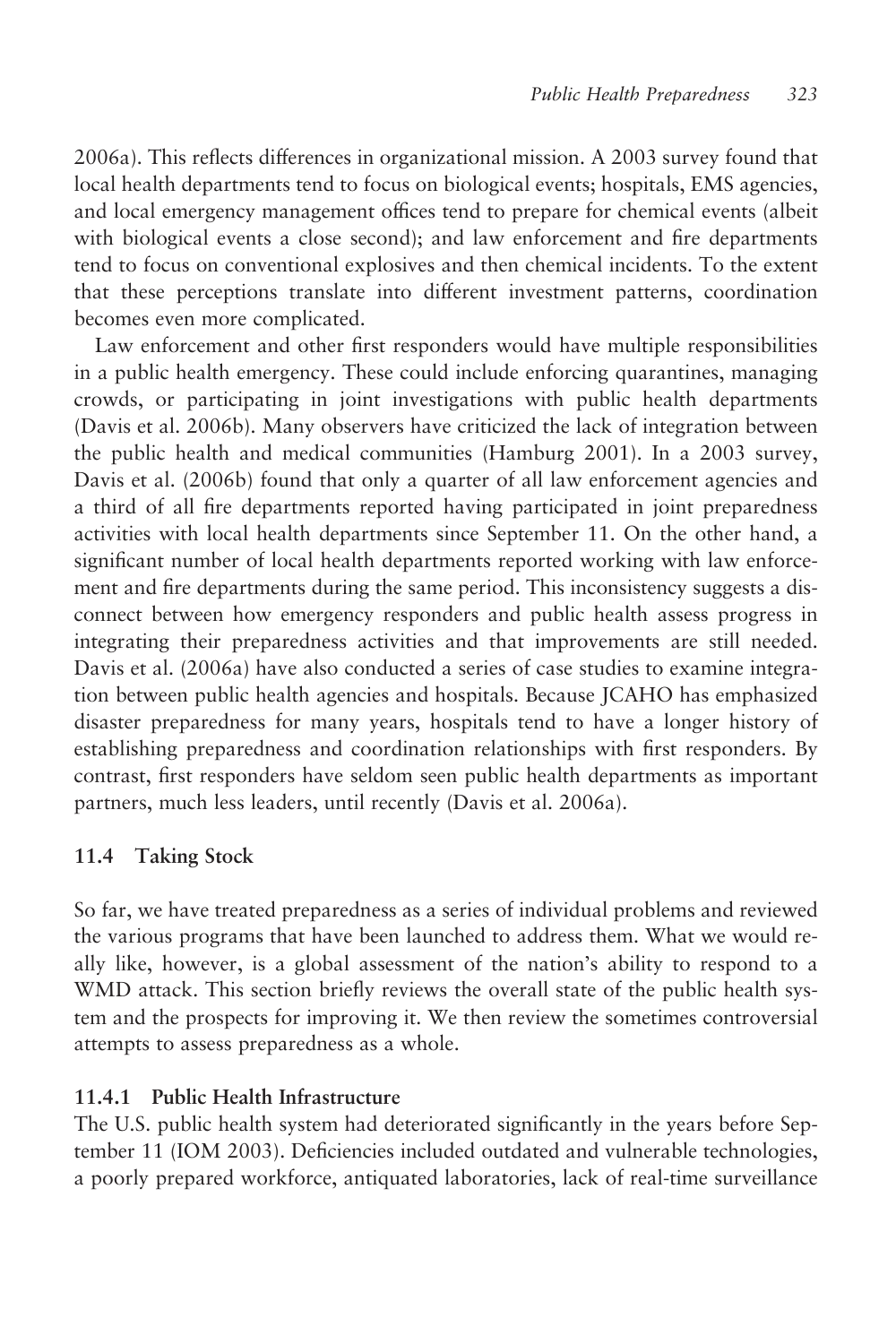and epidemiological systems, ineffective and fragmented communication networks, incomplete emergency preparedness and response capabilities, and a lack of essential public health services in some communities (IOM 2002). According to the Public Health Foundation, fixing these public health deficiencies would cost more than \$10 billion (Trust for America's Health 2006).

The heart of the problem is funding. Today, approximately 70 percent of America's public health spending comes from state and local sources, and the federal government supplies the rest (Trust for America's Health 2006). Given the financial situation in many states, progress almost certainly depends on significant federal investment. In 2000, Congress passed the Public Health Threats and Emergencies Act (Public Law 106-505) to address the nation's decaying public health infrastructure. The act included grants to state and local governments that emphasized building capacity to identify, detect, monitor, and respond to public health threats including bioterrorism. This focus on providing resources for preparedness planning, exercises, and equipment has sharpened since September 11. We have already seen how the Public Health Security and Bioterrorism Preparedness and Response Act (Public Law 107-188) channeled CDC- and HRSA-administered grants to state and local health departments, hospitals, and other health-care agencies. In all, the federal government has allocated more than \$5 billion<sup>14</sup> to improve U.S. preparedness for bioterrorism since September 11 (Nelson et al. 2007).

There is little doubt that these resources have improved federal, state, and local preparedness. At the same time, the response to Hurricane Katrina shows that much remains to be done. Moreover—and despite statutory ''nonsupplantation'' provisions—some states have made offsetting cuts in their support for local public health programs. In these cases, the net effect has been to promote bioterrorism preparedness at the expense of traditional public health functions like tuberculosis prevention (Katz, Staiti, and McKenzie 2006). State and local health departments have also expressed concern about the stability of federal bioterrorism funding. CDC and HRSA spending declined by roughly 3 percent (\$40 million) between 2003 and 2005 (Katz, Staiti, and McKenzie 2006).<sup>15</sup>

Bioterrorism funding since September 11 has helped many local health departments hire staff and fund specific training and planning activities. This has made it possible for many health departments to become more involved in preparedness. However, there is still room for improvement. In a series of case studies, Davis et al. (2006a) found that a number of participants believed there should be more flexibility in how cooperative-agreement money is spent, who can receive it, and when funds can be spent on coordination with private partners. Respondents also complained that federal and state delays in processing proposals often led to situations in which local health departments only received grants late in the fiscal year. This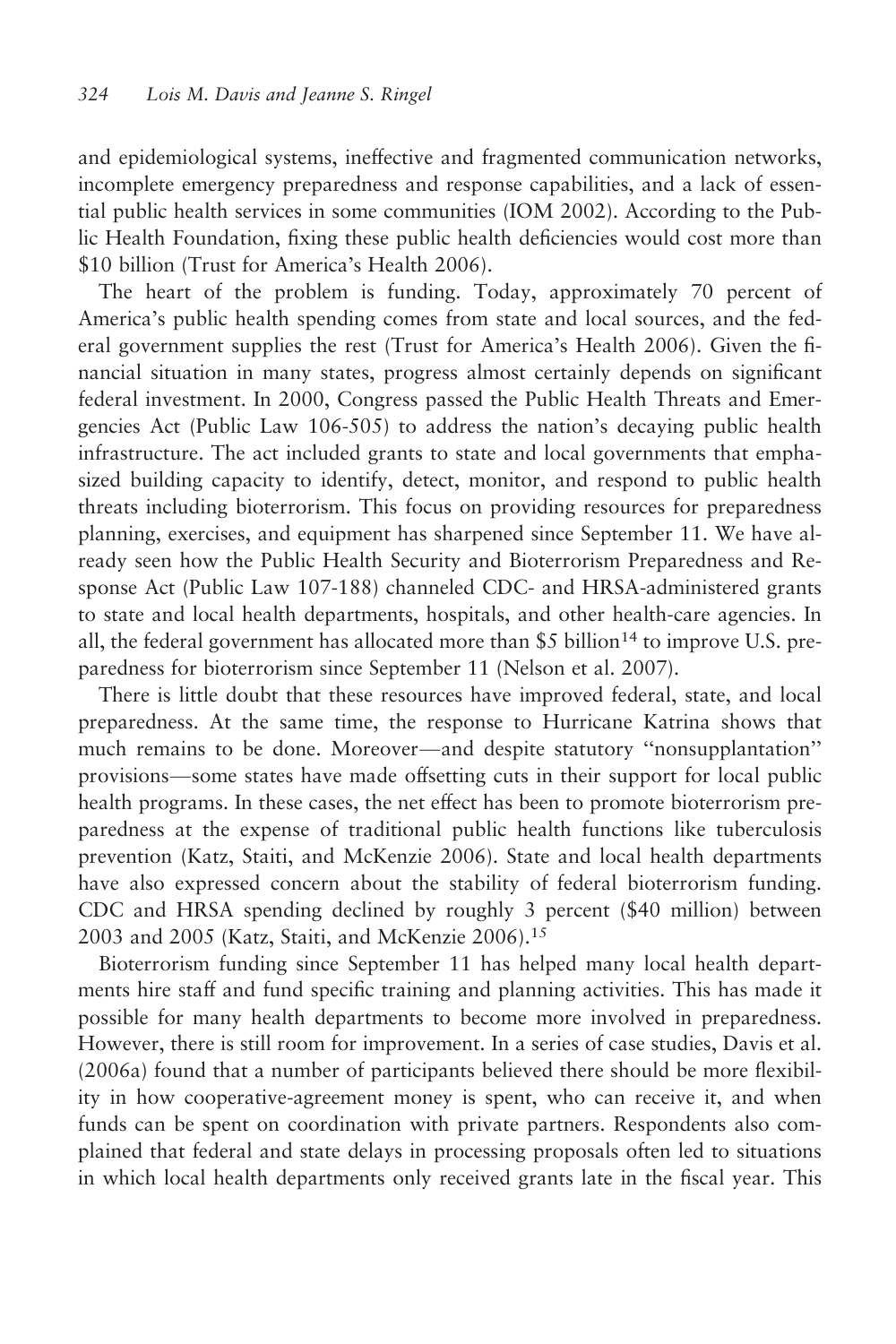led to some projects being rushed and money being spent less effectively than it otherwise would have been (Davis et al. 2006a).

## 11.4.2 Assessing Public Health Preparedness

Given these large investment, how prepared is the United States? On average, there has clearly been progress. A 2003 nationwide survey found that many general acute-care hospitals took significant steps after September 11 to update mutual-aid agreements and response plans for chemical, biological, and radiological attacks. Furthermore, roughly 70 percent of hospitals and 42 percent of local public health departments had conducted risk assessments. On the other hand, this progress has been uneven. In general, local public health departments that see their jurisdictions as likely terrorist targets have been much more willing to update their WMD response plans and invest in preparedness than other jurisdictions. Hospitals that perceive a high terrorism threat have been similarly more likely to buy detection and decontamination equipment (Davis et al. 2006b). A recent assessment of states' public health preparedness for disasters and public health emergencies reflects these mixed results:

• Although all states have a basic plan to respond to bioterrorism, planning for chemical and radiological threats has lagged behind.

• Plans tend to be limited to the public health sector, are not well coordinated with emergency responders, and seldom include the private sector and surrounding communities.

• Plans are not consistently tested and exercised and there are few procedures for incorporating lessons learned.

• Despite dramatic improvements in laboratory capabilities, shortages of reagents remain.

• While a number of states have joined the CDC's National Electronic Disease Surveillance System, public health information technology is still outdated.

• Median state spending for public health is only \$31 per person per year, and an additional \$2.6 billion would be needed to equalize spending across the states.

• Only fifteen states and two cities have received the highest preparedness rating for distributing and administering SNS medications.

• Although Congress appropriated \$5 billion for pandemic influenza preparedness, the U.S. vaccine industry remains fragile, with only limited incentives to pursue R&D for new vaccines.

• Shortages of doctors, nurses, facilities, beds, medical supplies, and equipment mean that the United States has very limited surge capacity.

• Government risk communication strategies are outdated and do not sufficiently include the public in planning (Trust for America's Health 2006).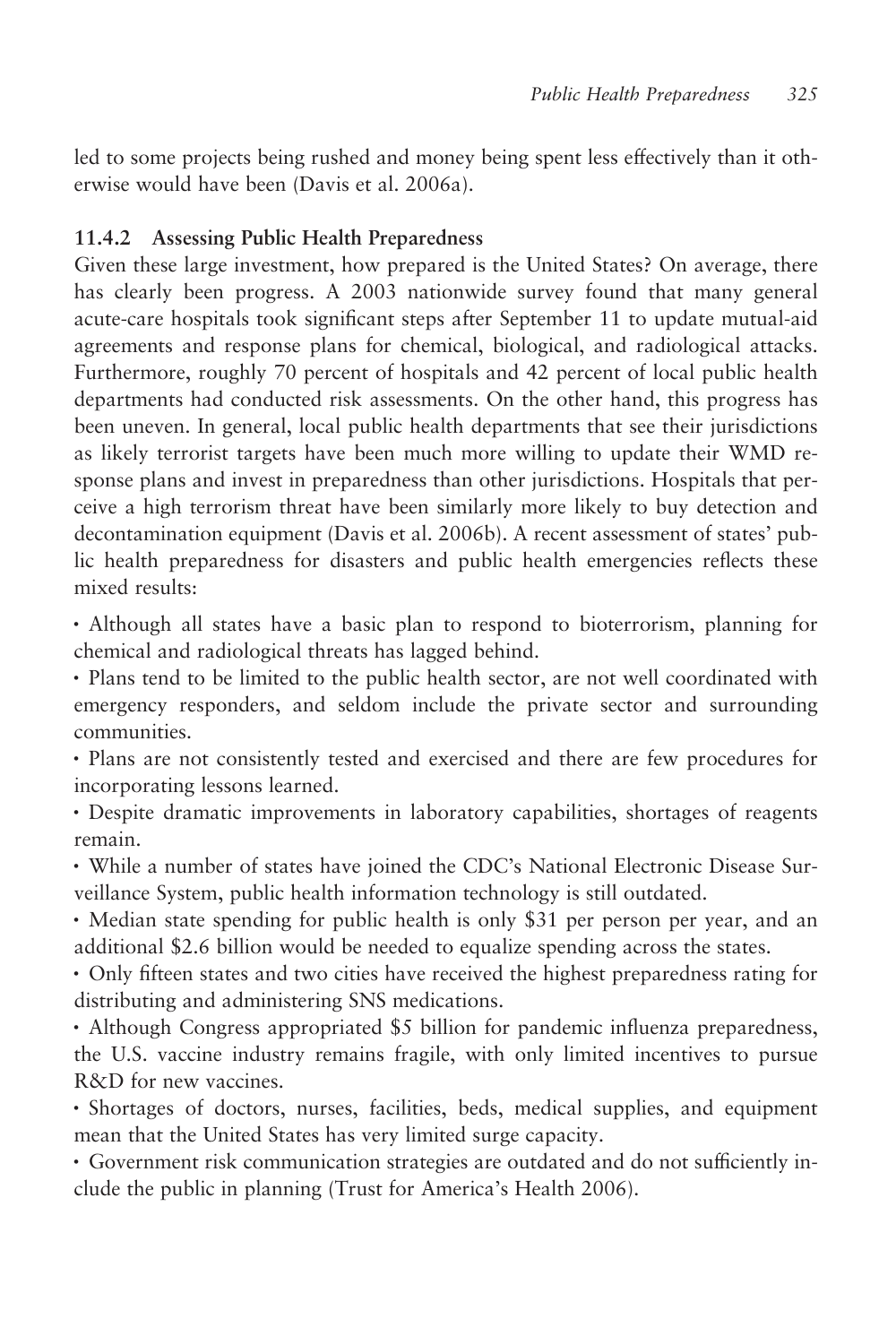This assessment is admittedly controversial and more precise statements are hard to come by. Standardized measurements of organizational and community readiness would help. Since September 11, the CDC and HRSA have repeatedly worked to establish preparedness metrics. Despite some incremental improvements, however, existing measurements still depend on unverified/self-reported information, focus on process versus outcomes, and suffer from other problems (Trust for America's Health 2006). Other federal, state, and nongovernmental attempts to create objective performance metrics have been similarly controversial. Observers argue that they usually include ''ambiguous and uncertain preparedness goals, a lack of agreement about what the measures should aim at and how they should be interpreted, and a weak system of accountability for producing results'' (Nelson et al. 2006).

Ultimately, progress is impossible without some basic consensus on what constitutes a well-prepared community. RAND recently convened a panel of experts who proposed a list of sixteen elements grouped into three categories: (1) a preplanned and coordinated rapid-response capability; (2) an expert and fully staffed workforce; and (3) accountability and quality improvement (Nelson et al. 2007).<sup>16</sup> This list—or something like it—represents an essential first step in developing the metrics needed to judge preparedness and identify areas that need improvement.

#### 11.5 Conclusion

However important, public health preparedness is just one aspect of the United States' overall preparedness effort. Although we have focused on public health departments and hospitals, many aspects of public health preparedness (e.g., SNS distribution, quarantine plans) need support from law enforcement, emergency medical services, and other actors outside the public health system. This wider group will bring their own funding sources, missions, organizational characteristics, and priorities to the planning table. It is not enough for health organizations to coordinate with one another. They must also build relationships outside the health-care field.

Federal investments since September 11 have increased the country's ability to respond to public health emergencies. For example, the influx of bioterrorism funding for expanded laboratory, surveillance, planning, and communication capabilities has served to improve public health preparedness generally. However, the absence of standardized metrics makes it hard to know where we stand and what remains to be done. More consistent public health emergency preparedness concepts and doctrines are clearly needed. Accountability also requires a much clearer definition of federal, state, and local actors' respective responsibilities (Lurie, Wasserman, and Nelson 2006).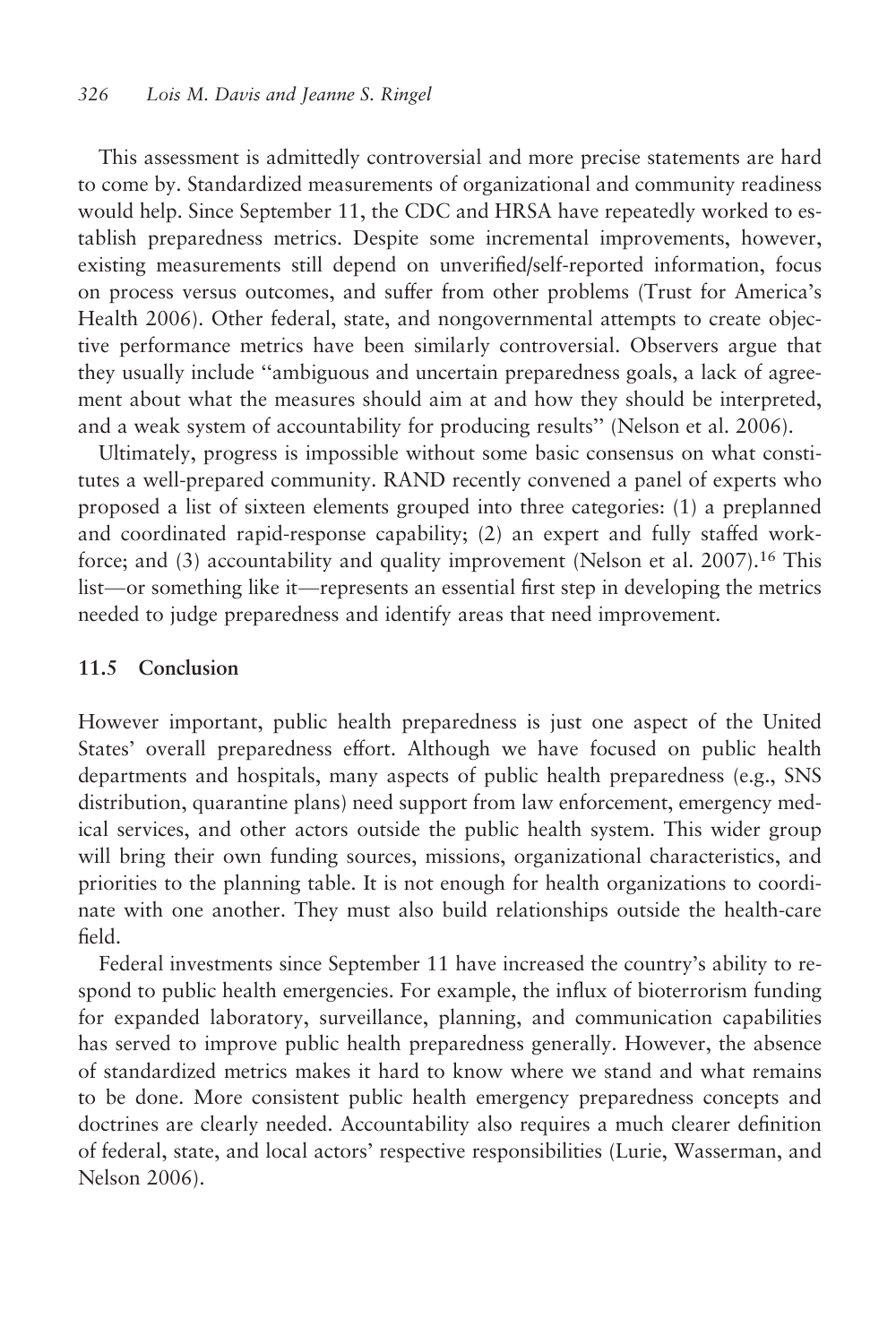Despite substantial investments in public health infrastructure development and preparedness, it is not clear how much preparedness has actually improved. There is anecdotal evidence that some localities and states cut traditional public health funding as federal funding became available. In addition, many local public health departments have commented on the resulting shift in emphasis away from traditional public health functions and toward bioterrorism. The key issue that localities and states currently face is how to sustain these investments in public health preparedness as federal funding is reduced.

Finally, recent progress remains tentative without a long-term strategy for sustaining the system. Money is scarce, and federal, state, and local governments continue to quarrel over who should pay for public health. This disagreement is particularly debilitating for challenges (e.g., rebuilding the public health workforce) that cannot be addressed within a year or two. The increasing importance of individual practitioners and private sector health-care providers has, if anything, made the problem more complicated. Progress will depend on communities' willingness to bring all the relevant stakeholders together to prepare and plan for a wide range of potential public health threats.

#### **Notes**

1. Many natural disease outbreaks (e.g., West Nile virus) similarly evolve over periods of months or years (Stoto et al. 2005).

2. Indeed, public health staff were themselves among the storm's displaced victims.

3. Because the list is compiled at the state level, a few diseases are notifiable in some states but not others. The Council of State and Territorial Epidemiologists (CSTE) offers a recommended list, but its suggestions are not binding.

4. For more information on the LRN, see [http://www.bt.cdc.gov/lrn/.](http://www.bt.cdc.gov/lrn/)

5. Response times also showed substantial variation, ranging from 0.5 to 2,470 minutes.

6. The programs are archived at<http://www.naccho.org/topics/emergency/APC.cfm> and [http://www.naccho.org/toolbox/program.cfm?id=9.](http://www.naccho.org/toolbox/program.cfm?id=9)

7. [http://www.bt.cdc.gov/training/#new.](http://www.bt.cdc.gov/training/#new) Additional training programs are archived and available through the NACCHO website: [http://www.naccho.org/topics/emergency/APC.cfm.](http://www.naccho.org/topics/emergency/APC.cfm) The APC Toolbox [\(http://www.naccho.org/toolbox/program.cfm?id=9\)](http://www.naccho.org/toolbox/program.cfm?id=9) also contains useful resources, including exercises, drills, protocols, and planning guidance developed by APCs.

8. DMATs consists of professional and paraprofessional medical personnel brought together to serve as rapid-response teams that can be deployed to disaster sites. For additional information on the NDMS, see [http://www.oep-ndms.dhhs.gov/index.html.](http://www.oep-ndms.dhhs.gov/index.html)

9. For additional information about the Strategic National Stockpile see [http://www.bt.cdc](http://www.bt.cdc.gov/stockpile/) [.gov/stockpile/.](http://www.bt.cdc.gov/stockpile/)